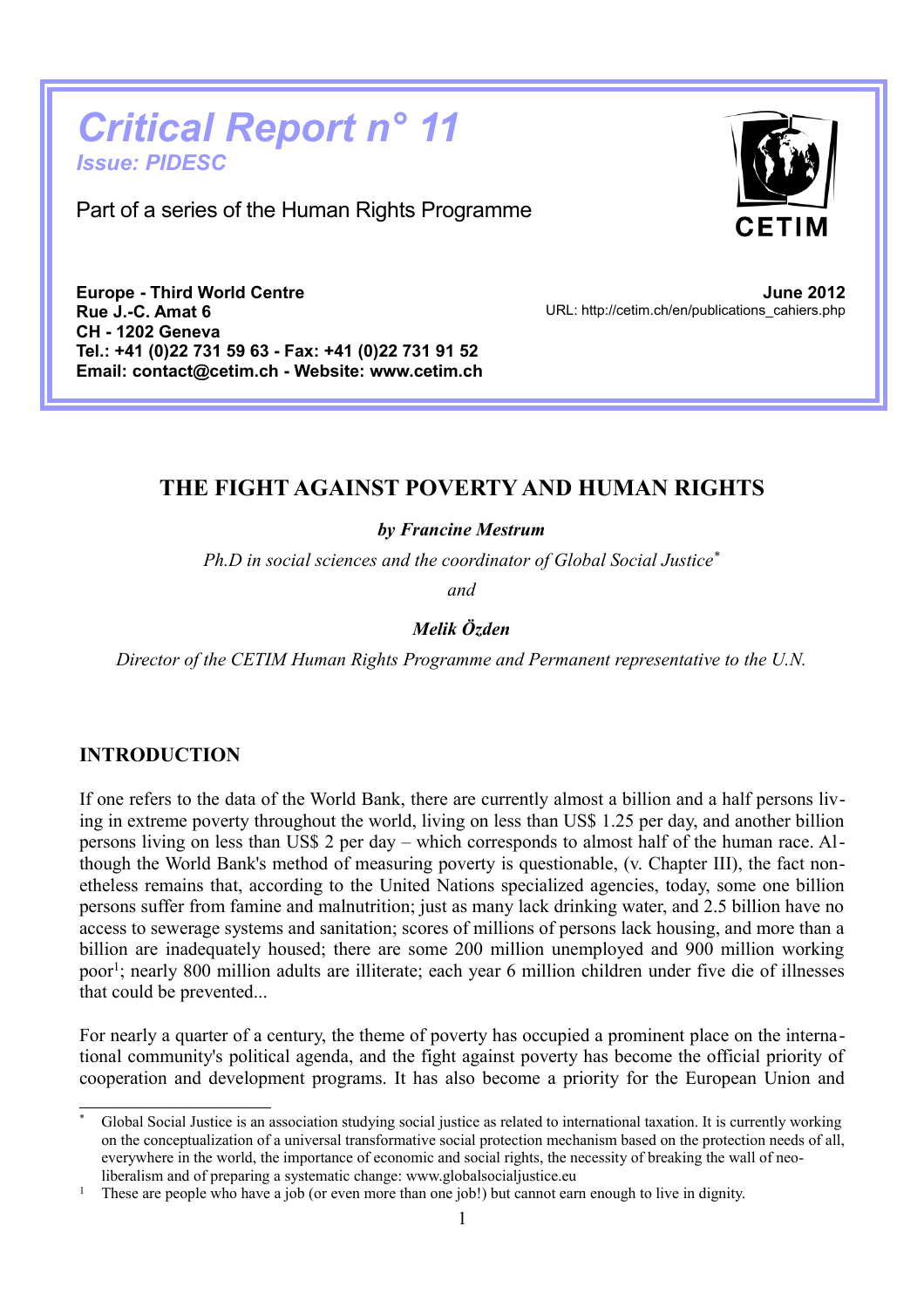several governments. Such focus and effort are reassuring, yes, obviously, because poverty ought not exist in our world, a world that is so rich. At the same time, one must ask why poverty suddenly emerged as a priority theme. Why was it absent from the political agenda before 1990? And why are we still waiting to see any success for the strategies adopted in the fight against poverty?

Although there is a consensus on the need for poverty reduction, poverty definitions vary according to time, actors and place. This is why it has seemed useful for us, in the present critical report, to analyze the concept of poverty according to periods of history and the powers in place (Chapters I and II) as well as the strategies planned and developed to fight poverty (Chapters III and IV). It will be seen that the quantification of poverty (in figures sometimes) mask many realities (Chapter III). This is also the case for contemporary strategies of the fight against poverty that not only disregard inequality (Chapter III.E) but are bound to fail (Chapter V). The treatment of the subject from the angle of human rights opens unexplored perspectives and constitutes certainly the best strategy in the fight not only against poverty, but also against inequality, and a movement toward universal social protection (Chapter IV).

## **I. WHAT IS POVERTY?**

#### **A. The Semantic Fog**

A natural occurrence, an individual problem, a social relation, a political – indeed cultural – problem, a multidimensional phenomenon, absolute poverty and relative poverty, linked or not linked to exclusion, to inequality, to marginal existence – such are the main features of the semantic field in which the concept of "poverty" seeks to position itself.

The choice of words reveals the ideology of those who chose them. For neo-liberals, poverty is, above all, a natural occurrence, an individual problem and a matter of exclusion from markets. The fight against poverty should thus be limited to absolute poverty, up to the level where individuals can take themselves in hand. For conservatives, poverty is a cultural and moral problem linked to marginal existence. For the left, poverty is a social relationship, indeed a social construction and a problem that cannot exist without its opposite: the accumulation of wealth and power in the hands of a minority. The fight against poverty ought not only concern poverty overall (absolute and relative) but also inequality.

It is obvious that these choices have considerable consequences for social and economic policies. What is to be measured? Income? Consumption? Health? Literacy? Vulnerability? What strategy should be developed to fight poverty? A respect for human rights? A social protection policy? A workfare policy putting people to work? What economic policies are to be promoted? A policy oriented to the domestic market or to exports?`A policy based on everybody's essential needs or a consumer policy benefiting the interests of transnational corporations? Defense of a balanced budget or a policy of public service development?

It is striking to note that, in spite of the very great contradictions in the definitions and in the policies that emanate from them, it is always easy to obtain a consensus on the importance of the fight against poverty. However, it is improbable that the policies promoted by the World Bank and the International Monetary Fund (IMF) will ever be shared by the NGOs working on development and concerned with the well-being of the world's populations.

The documents of the international organizations, just like those of the European Union and certain governments, often remain vague so that their deep meaning is not immediately discernible. In fact, the semantic fog has real advantages. It makes it possible to mask the intentions of the advocates of the fight against poverty, and it facilitates the building of a consensus on the matter. It is true that it is difficult to be "against" the fight against poverty. But this initial position ought to incite us to be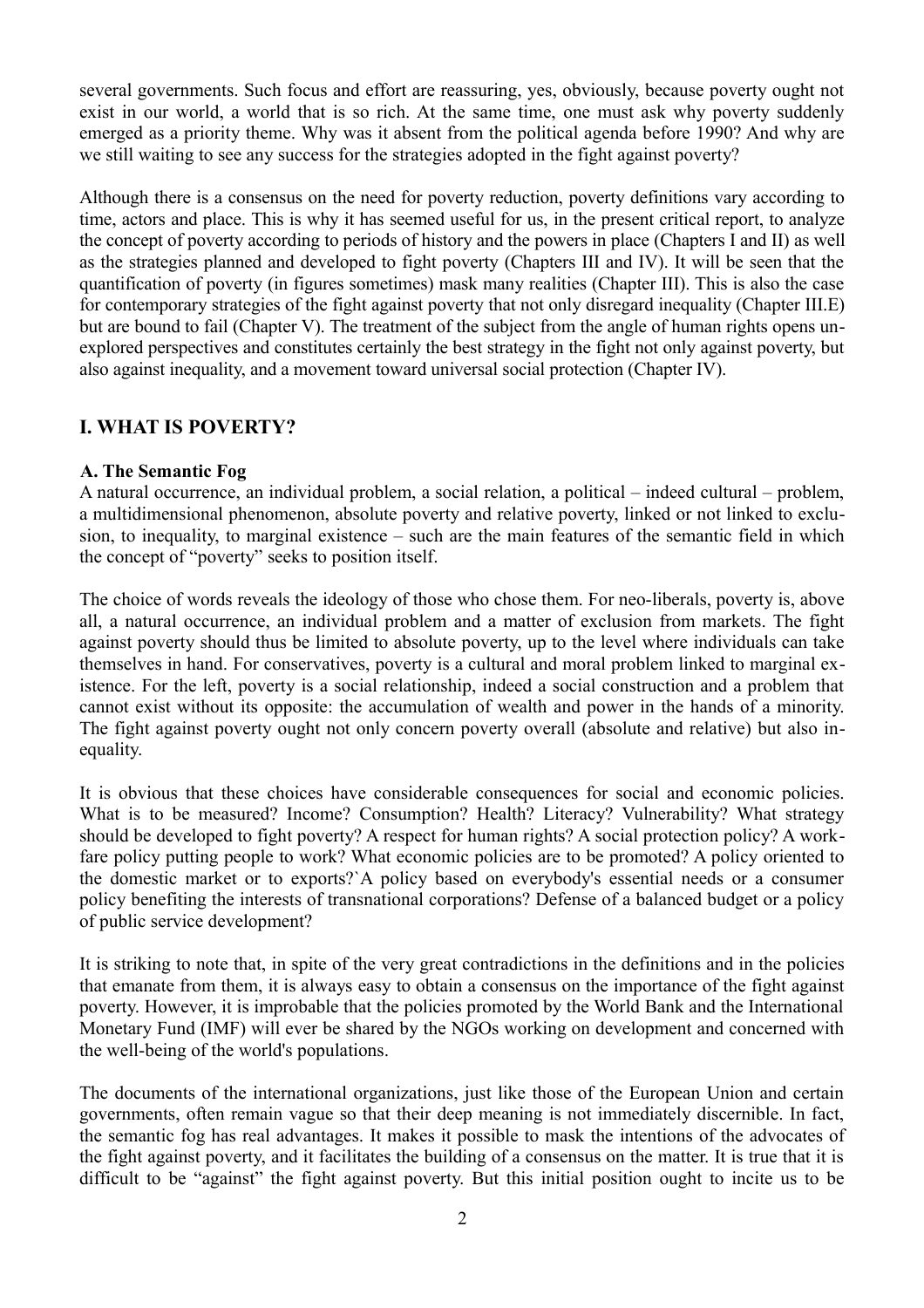vigilant, in order to avoid being channeled into a course of action opposite to what we really want.

## **B. A Multidisciplinary field of research**

These opening remarks lead us to a second point: the multitude of disciplines engaged in the study of poverty. Poverty is studied by economists, sociologists, historians, psychologists, anthropologists... and each one has her/his own definitions and methodologies. There is no single theoretical framework, no common approach.

Certainly, the multidisciplinary approach could be useful if there were a reciprocal fertilization across the lines of the disciplines, but that is not the case. Economists continue to measure and research the relationships between various economic policies and the evolution of poverty, sociologists study the relationships between the various dimensions of poverty, historians analyze the past, anthropologists examine the "perception" of poverty, and psychologists explore the "internal wounds" that a situation of deprivation causes.

This brief description does not do justice to the real and well intentioned efforts of researchers. However, the fact remains that the research on poverty has long been particularly poor<sup>[2](#page-2-0)</sup>. And one of the fundamental questions in this regard has never been answered: in what way does knowledge of what poverty consists of, of how it is experienced and of exactly how many persons are concerned in our societies, help us to reduce the number of poor? Almost all the definitions are normative and include the way that one believes poverty can be cured, but current research takes place, for the most part, in a closed compartment, apart from the society in which poverty is to be found.

## **C. What is Lacking in the Research**

On this point, the organization of the research reveals its weaknesses. Since, over the last decades, a major part of research was financed directly or indirectly by those who made the fight against poverty their priority, this research was inevitably characterized by their implicit ideological choices.

Thus, while it is not very difficult to find considerable research on the problems of measuring poverty; on multidimensional poverty; on the relation between poverty and gender; on the poverty of specific groups within society such as the elderly, children, indigenous peoples; on poverty and human rights; on poverty and the role of remittances from migrants; much rarer, if not downright inexistent, is the research on the relation between poverty and the labor market, between poverty and public services and social protection.<sup>[3](#page-2-1)</sup> And one speaks just as rarely of the causes of poverty.

Today, three major tendencies continue to influence the thinking on poverty, but they do not all lead to useful research.

First of all, Marxism. For Marx, poverty is a necessary condition for capitalist production. It derives from a relative overpopulation, resulting from technological progress that makes it possible to adjust wages to a strict vital minimum. This overpopulation constitutes the industrial reserve army. Below it, one finds the dangerous classes that have ceased to be functional for capitalism (vagrants, criminals, beggars...).

Then, there is Malthusianism. For Malthus, poverty is related to the surplus working class population, which tends to grow beyond its means of subsistence. Help given to the poor only makes them more prolific. Thus, one creates more poor by helping them.

Finally, there is neo-liberalism (see also Chapter V). For its advocates such as Von Hayek and

<span id="page-2-0"></span><sup>2</sup> Øyen, E. et al., *Poverty. A Global Review. Handbook on International Poverty Research*, Oslo, Scandinavian University Press, 1996, p.3.

<span id="page-2-1"></span><sup>&</sup>lt;sup>3</sup> The matter of social protection (social security, in the broadest sense of the term) will be the subject of a later CETIM publication.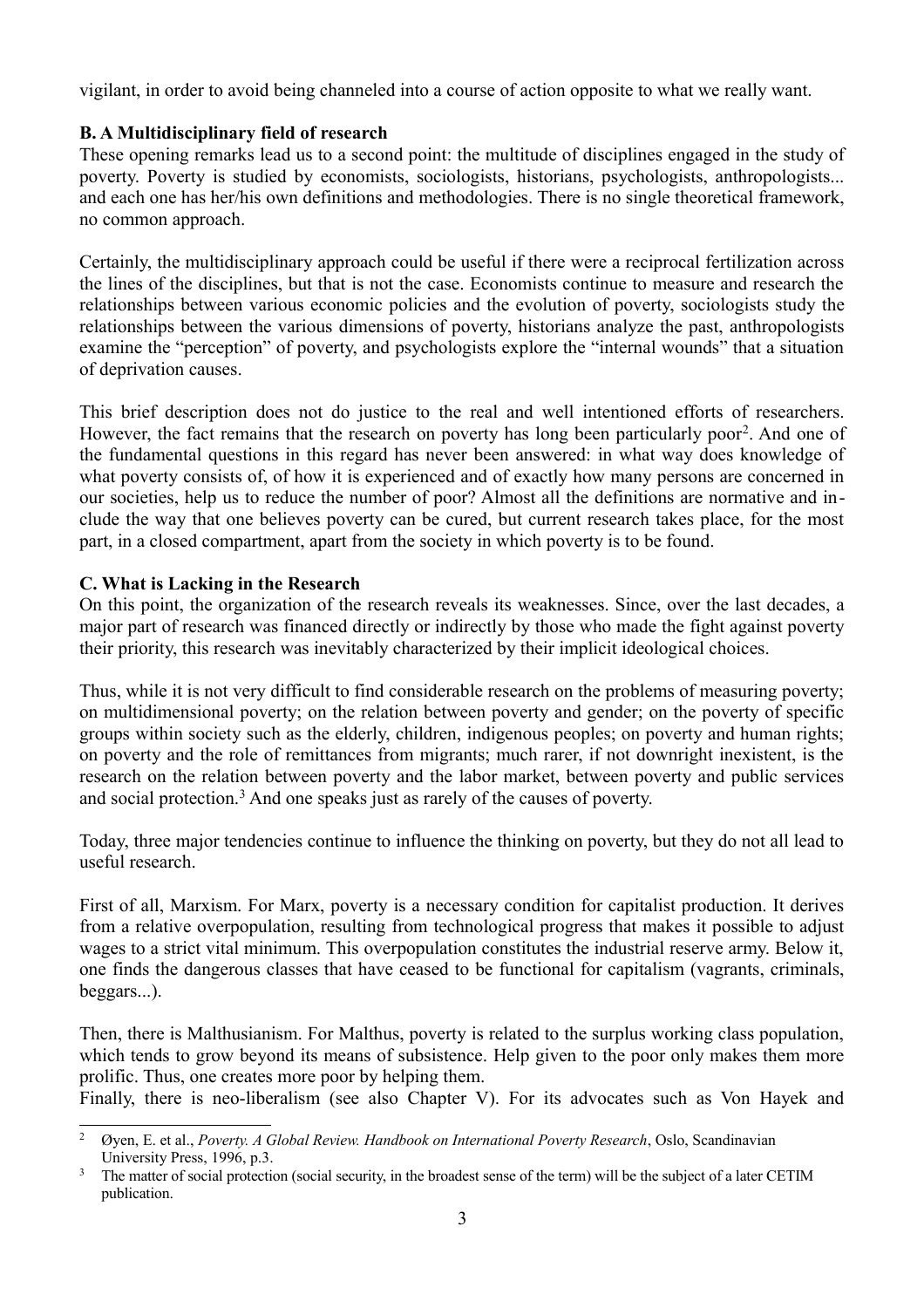Friedman, the poor are those who have remained excluded from the labor market, and must thus be included as rapidly as possible so that they can contribute to producing the growth that the economy requires. This approach matches that of the exploitation of all raw materials, of the whole earth from natural resources to the human beings that people the planet.

#### **D. Multidimensional Poverty**

These divergences in the approach to poverty have the result of almost making us forget that there exists a real consensus on the subject. All, in Europe as in the countries of the South, among the Marxists as among the neo-liberals, agree in saying that "poverty is multidimensional". By that, poverty as more than – or something other than – a mere lack of income or monetary resources is being emphasized. Poverty would thus be (also) a lack of access to medical care, a lack of training, a lack of ad equate housing, a vulnerability, a lack of "voice" (ability to make oneself heard) and of *empowerment*, even a lack of friends and family, forcing one into a solitary existence.

This reasoning appears entirely logical, but it should nonetheless be questioned. First, because the World Bank has taken advantage of this multidimensionality to eliminate from its anti-poverty strategies the question of income. For the World Bank, not only has poverty become more and more "subjective" (notice the differences between its first report in 1990 and the second in 2000<sup>[4](#page-3-0)</sup>), but *responsibility for income is the business of the poor themselves*. The public authorities and markets have as sole responsibility to give the poor the "opportunities" they need to enter the labor market. The conclusion of noteworthy participative research published by the World Bank 2000, states: "The poor do not speak of income."[5](#page-3-1) Literally, this is true, but in reality, the poor speak very much of prices and the high cost of living.

There is a real problem with "multidimensionality". In fact, if one cannot deny that the poor suffer almost always from a whole panoply of other problems such as the lack of health care, the lack of education, mental illness etc., these problems cannot be considered as being constitutive of their poverty. These are causes or consequences of poverty. Most probably, many of these problems would disappear as soon as those suffering from them disposed of an income sufficient to live in dignity. Moreover, some of these problems can occur among the non-poor or "nearly poor", who, however, are of no interest to the public authorities. The risk of a multidimensional approach is that it concentrates on all the other problems, which, in market economy, makes it impossible to overcome poverty. And one forgets that the first thing that can help the poor to escape from their fate is the guarantee of a decent income above the poverty line. If then specific problems remain, it is obvious that people must be helped to solve them. The fight against poverty will be multidimensional, but the goal must be to assure the poor of an entitlement or an opportunity to earn a decent wage. Today, an army of volunteers and professionals is focused on the poor without ever managing to make them autonomous nor allowing them to live in dignity for the simple reason that those poor have no steady income.

Poverty then is never considered in and of itself. It is always viewed in relation to other problems and specific social groups, as if poverty, as such, in fact, does not exist, as if there were an obstinate refusal to name it, define it and deal with it. Why?

## **II. THE LESSONS OF HISTORY: THE IDEOLOGY OF POVERTY**

The history of poverty and of the fight against poverty gives us the elements of a response to this question. Bronislaw Geremek<sup>[6](#page-3-2)</sup> studied poverty over a span of five centuries. He noted that in each period, the approaches to poverty were different, the definitions and the solutions diverged. But he

<span id="page-3-0"></span><sup>4</sup> World Bank, *World Development Report 1990. Poverty*; World Bank, *World Development Report 2000/2001. Attacking Poverty,* Washington: The World Bank, 2000.

<span id="page-3-1"></span><sup>5</sup> Narayan, D. et al., *Voices of the Poor. Can Anyone Hear Us?* New York: Oxford University Press for the World Bank, 2000.

<span id="page-3-2"></span><sup>6</sup> Geremek, B., *La potence ou la pitié. L'Europe et les pauvres du Moyen Age à nos jours,* Paris: Gallimard, 1987.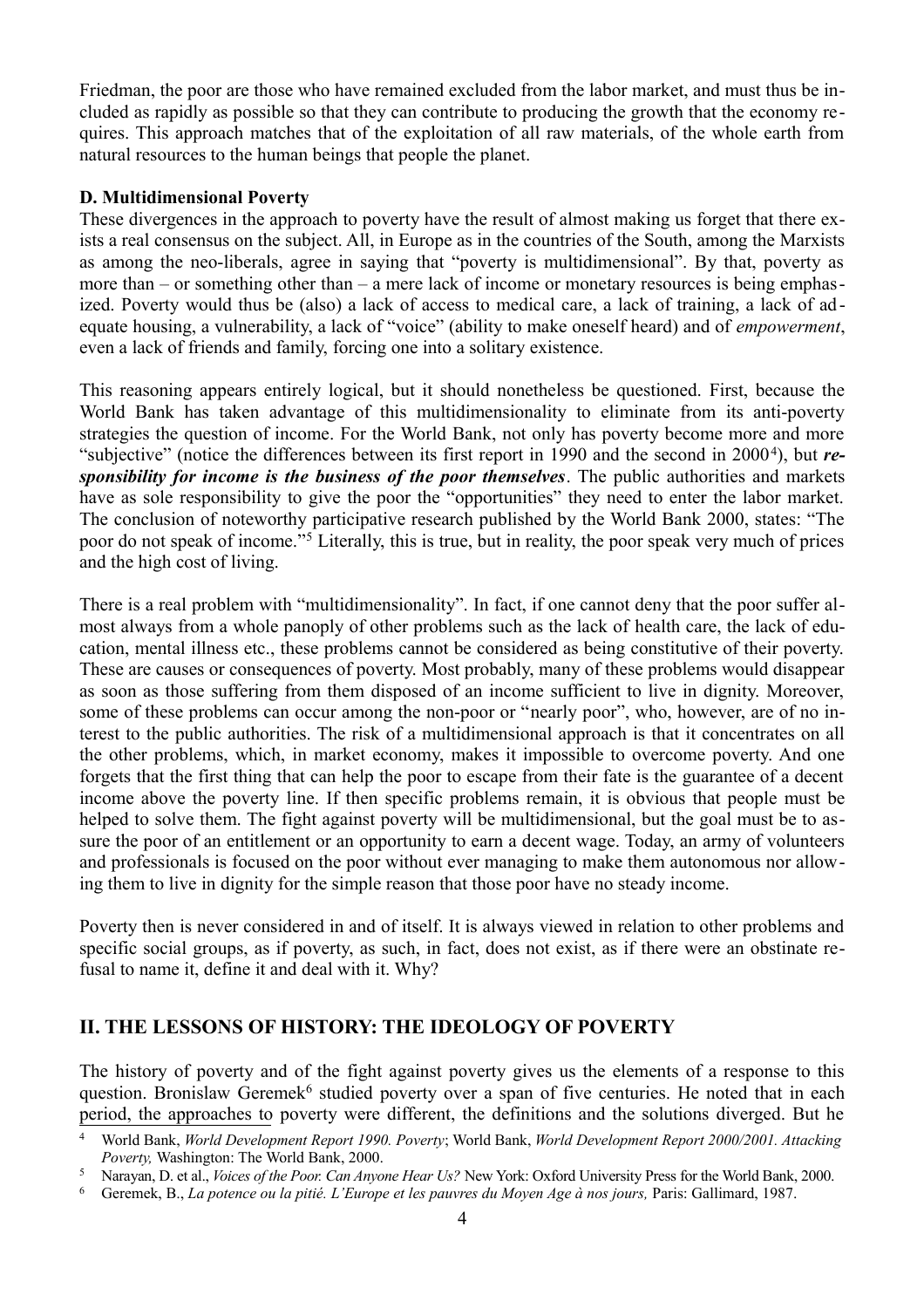also noted that there were invariables, attitudes regarding the poor that remained unchanged from one century to another. Chief among these was *the distinction made between "good" and "bad" poor, or in today's parlance, between the "undeserving" and the "truly needy"*.

The "good" are those who deserve our help, the "bad" are those who should be sanctioned. In our time, in Europe as in the Third World, the "good" poor are women, at least those who accept the most degraded working conditions and use their income to feed their families and pay for their children's schooling. In the West, the "bad" are unemployed young migrants who live on welfare to which, we are told, they should not be entitled.

Philippe Sassier<sup>[7](#page-4-0)</sup> has noted that poverty never makes it to the political agenda for reasons directly related to the increase in poverty. The reasons for dealing with it as well as the circumstances in which it occurs are very specific and correspond in general to the need to legitimize those who are in power. This is exactly what happened in the 1990s with the Bretton Woods institutions (the World Bank and the International Monetary Fund). After a decade of "structural adjustment", (see Chapter V.A.) that spawned social disasters in the indebted countries of the South (without these policies ever having been assessed in terms of poverty for the populations concerned<sup>[8](#page-4-1)</sup>), these institutions needed a policy that would make it possible to forget their responsibility for this social regression. A second aspect can explain the attention paid to the poor by the international institutions: according to neo-liberal belief, social justice is a "mirage" and leads to "servitude".<sup>[9](#page-4-2)</sup> There is thus no justification for social security, and it most certainly ought not be supplied by public authorities. If people want to protect themselves, all they need do is buy insurance on the open market. On the other hand, the state has the duty to protect the life of its subjects and must – respecting the right to life – do everything to prevent people from dying of hunger. Thus, neo-liberals accept the fight against extreme poverty, but they constantly denounce social protection that includes public services and social insurance. The opposition between social protection and the fight against poverty remains highly significant and continues to orient social policies of neo-liberal inspiration.

Finally, Georg Simmel, the father of the sociology of poverty, reminds us that the poor are never the ultimate target of policies in the fight against poverty. For him, poverty is a concept that does not correspond to the needs of the poor but to the needs of those who dominate society: "If assistance were to be based on the interests of the poor, there would be, theoretically, no limit possible to the transfer of property to the poor, a transfer that would lead to the equality of all."[10](#page-4-3) However, this is not at all the goal. Rather, it is to "mitigate certain extreme manifestations of social differentiation in order to allow the social structure to continue to be based on this differentiation". In this way, the poor are excluded from the teleological chain of aid to the poor.

This is why it is "so hard" to define poverty clearly and why poverty reached the political agenda of the international organizations and in particular that of the World Bank. Certainly, poverty is hard reality for millions of human beings – indeed, billions (depending on the figures one uses) – throughout the world. And this poverty must be fought. But we shall never know how to do it if we are not aware that poverty is also an ideology. It serves those who are in power, allowing them to legitimize themselves and to advocate anti-poverty policies that are merely a mask for other policies. In the case of the World Bank, the IMF and the European Union, the movement is toward introducing or reinforcing neo-liberal policies and delegitimizing social protection policies. Public money – ever rarer owing in particular to aid to the financial sector and tax policies favorable to the rich – must go to "those in need". This perverse reasoning puts the poor in competition with workers, and workers in competition

<span id="page-4-0"></span><sup>7</sup> Sassier, P., *Du bon usage des pauvres. Histoire d'un thème politique XVIème-XXème siècle,* Paris: Fayard, 1990.

<span id="page-4-1"></span><sup>8</sup> In 1990, there were only very few statistics on poverty in the world. The question to be asked first of all is whether, with the lay-offs and the dismantling of public services, the victims are the poor or the middle classes, though there is no doubt that impoverishment had occurred.

<span id="page-4-2"></span><sup>9</sup> von Hayek, F., *Droit, législation et liberté. Le mirage de la justice sociale,* Paris: PUF, 1982.

<span id="page-4-3"></span><sup>10</sup> Simmel, G., *Les pauvres,* Paris, PUF, 1998 [1908], p. 49.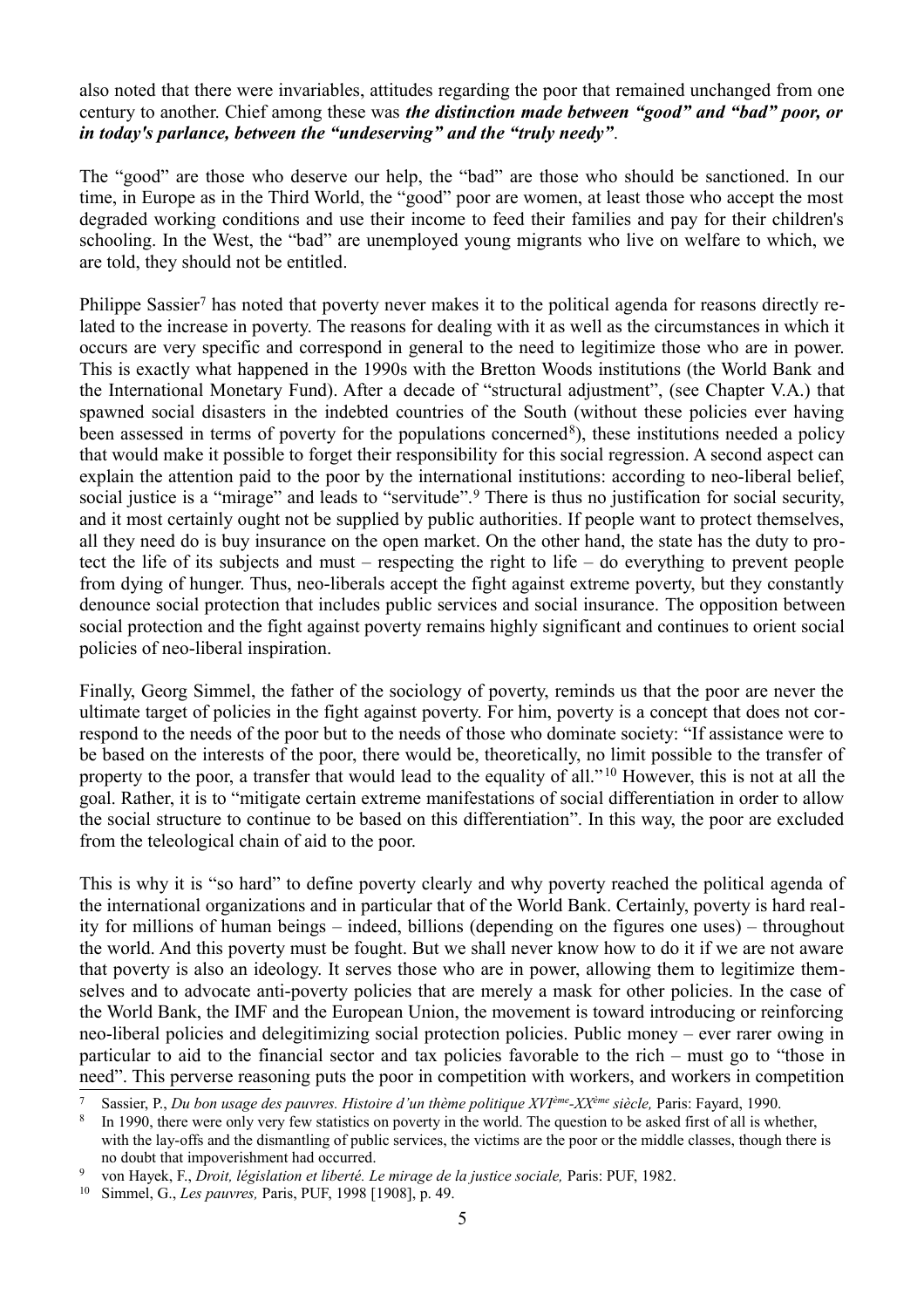with the poor. It displaces the social conflict toward the bottom of society and leaves social relations with the rich intact. Even the left is often insensitive to the ideological use of poverty. In many cases, its language on poverty is limited to merely condemning capitalism and bad development. Thus, the left may have problems developing concrete proposals and actions to change the social relations.

## **III. QUANTIFYING POVERTY**

#### **A. Measuring Monetary Poverty**

To confirm all the aforesaid, it should be emphasized that at the time when the World Bank, in 1990, proposed to reorient development policies toward the fight against poverty, it had no statistics on poverty world-wide. It had studies on barely 22 countries and was working with estimations, extrapolations and generalizations.<sup>[11](#page-5-0)</sup> It is also important to know that the international organizations dealing with development (the World Bank along with the United Nations and its specialized agencies) had never spoken of "poverty" before. Certainly, they had dealt with social problems, health problems, education problems, housing problems etc., but they had not not spoken of them in terms of "poverty". The United Nations had already started to do reports on the world's "social situation" in the 1950s. The World Bank had tried in 1972 to put the fight against poverty on the agenda, but it had failed. In 1990, it succeeded at the same time that the United Nations Development Program (UNDP) published its first report on "human development" and showed that the social situation of countries and their populations depended on the political will of their governments.

This reorientation of development policies by the World Bank, of course, also made it possible to forget the unchanging economic policies. These no longer derived from democratic process and govern-mental choice but became once again "mono-economic"<sup>[12](#page-5-1)</sup>, set once and for all by the "Washington" consensus"[13](#page-5-2) and put into practice by the "markets".[14](#page-5-3)

Starting in 1990, the World Bank began to work on the statistics and its theory of poverty.[15](#page-5-4) Overall, on can say that, for the World Bank, poverty is an individual problem that has nothing to do with inequality but that is, above all, the result of governmental policies – and pressures exercised by special interest groups (read workers with legal rights) – who block access of these individuals to the labor market. It is a multidimensional and world-wide problem, an original situation as much as a cyclical problem.

There are different possibilities for measuring poverty. The *World Bank* measures *absolute poverty*. This means it calculates the price of a basket of essential goods and takes that as the *poverty threshold*. The absolute threshold for extreme poverty is currently US\$ 1.25 per day. To determine poverty (including not only basic food to survive, but also other goods), the World Bank used to take

<span id="page-5-0"></span><sup>&</sup>lt;sup>11</sup> The International Labor Organization had published what statistics were available on poverty in the Third World : Tabatabai, H., *Statistics on Poverty and Income Distribution. An ILO Compendium of data,* Geneva, ILO, 1996.

<span id="page-5-1"></span><sup>&</sup>lt;sup>12</sup> Hirschmann, A.O., "A Dissenter's Confession: 'The Strategy of Economic Development' Revisited" in Meier, G.M. and Seers, D., *Pioneers in Development,* A World Bank Publication, New York: Oxford University Press, 1984.

<span id="page-5-2"></span><sup>&</sup>lt;sup>13</sup> This term designates a tacit agreement among the financial institutions of Washington: the IMF, the World Bank, the Bank of the Federal Reserve (United States central bank) and the United States Treasury. It follows from this that the IMF and the World Bank grant aid to the countries of the South only on condition that they *reduce state intervention* in economic development policies. In fact, for these international institutions, development can work only within the framework of *trading relations on the private market* and, further, within *a liberalized world market. The elements of the "Washington consensus" are: budgetary discipline, a reduction of public expenditures, tax reform in favor of indirect taxes, financial liberalization, exchange rates favorable to exports, the liberalization of trade, measures in favor of foreign direct investment, generalized privatization and market deregulation, protection of property rights.* The purpose is as much political as economic: the reform of the state and the setting up of a world market (see inter alia: http://www.toupie.org/Textes/Consensus\_washington.htm – French only).

<span id="page-5-3"></span><sup>&</sup>lt;sup>14</sup> The language of the World Bank is rich in metaphors presenting the economy and the markets as natural occurrences. See Mestrum, F., *Mondialisation et Pauvreté,* Paris, L'Harmattan, 2002, p. 125.

<span id="page-5-4"></span><sup>15</sup> For a detailed analysis, see Mestrum, F., 2002, *op. cit.*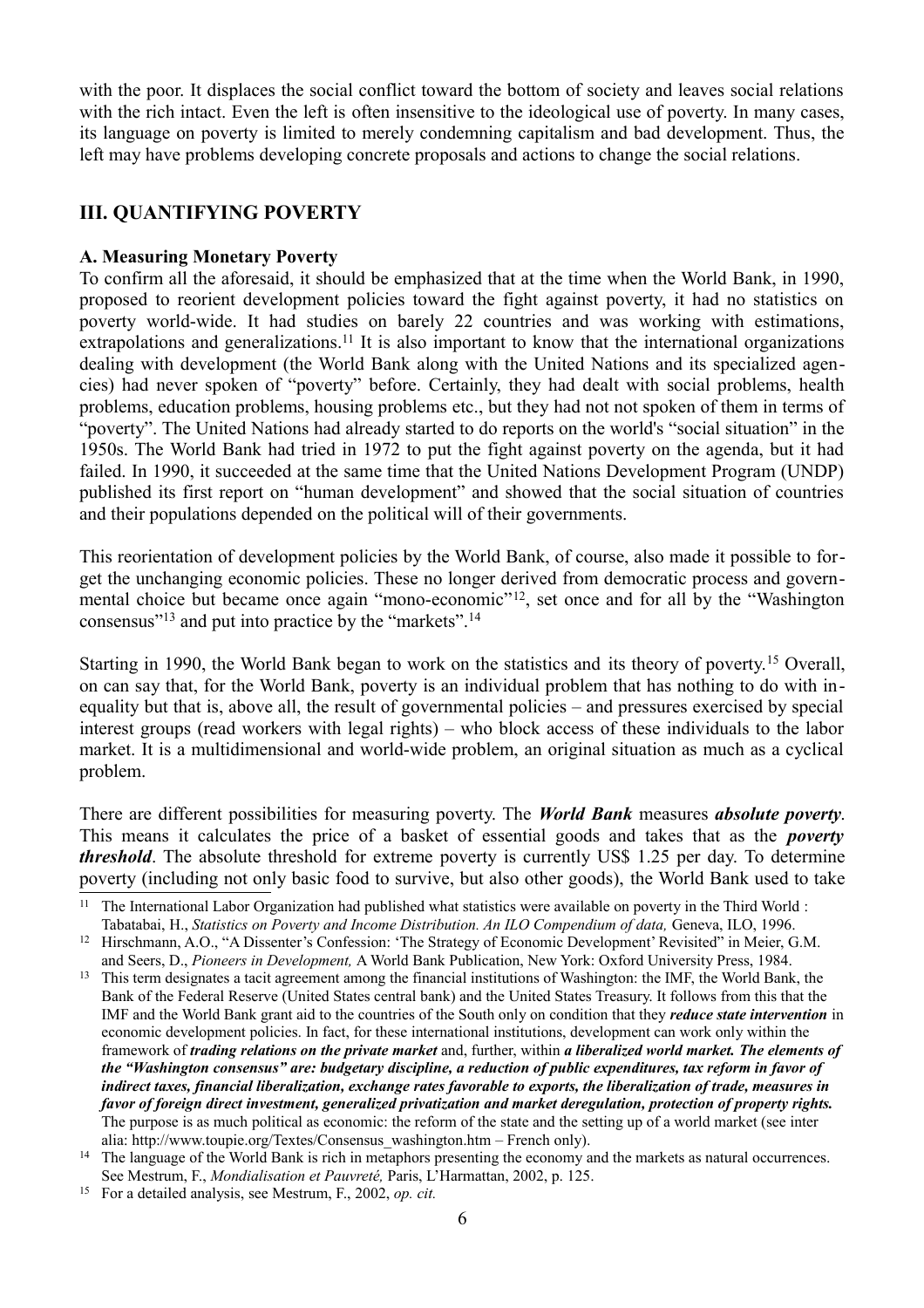the double, US\$ 2 per day, as long as the extreme poverty threshold was US\$ 1 per day; today, the threshold for "extreme" poverty having been raised to US\$ 1.25 per day, the Bank has nonetheless retained US\$ 2 per day as the threshold for poverty.

The *United Nations Economic Commission for Latin America and the Caribbean (ECLAC)* also uses two poverty thresholds. One is called *indigence* (extreme poverty) and the other, which is double the first, *poverty*.

The **European Union**, on the other hand, measures "relative" poverty, meaning that it considers as being *at risk of being poor* those who earn less than 60% of the median income of each country. Implicitly, the EU takes inequality into account. However, the drawback of this measure is that, in practice, one can never "eradicate" poverty, for in every society, there is a group with earnings lower than others.

These measures can be expressed as "numerical indexes", which give the number of poor persons or families, or an "incidence of poverty", which gives the percentage of the population considered " $poor$ ".

Apart from these "simple" measures<sup>[16](#page-6-0)</sup>, one can calculate the poverty "*gap*" (also called the seriousness, the depth or the deficit of poverty), which is the calculation of the transfer of resources necessary to bring the income of every person up to the poverty level. This amount indicates what it would cost to completely eradicate poverty.

Another calculation deals with the *severity* of poverty, measuring inequality among the poor. One can thus give a greater weight to households farther from the poverty level.

"*Poverty profiles*" are also very popular. They constitute a dynamic approach, taking into account the life-cycle of persons. These profiles make it possible to aim policies to specific groups of the population.

These different measures all have their advantages and their disadvantages. The numerical indexes, for example, do not allow an evaluation of poverty over a long period reflecting demographic evolution. Small changes in the indicators can have enormous consequences at the statistical level. And there is nothing easier to make the poverty statistics drop than choosing to focus as a priority on those near the poverty level but who, in fact, have lesser needs than those who are far from it.

A final problem deserves to be mentioned for the international measurements: how does one take into account the differences in purchasing power, and how does one find a common "monetary unit"? The solution used is that of the PPP (purchasing power parity), which is a conversion rate taking into account the differences of price levels among countries. As simple as this may seem, it is very difficult to put into practice with precision. The World Bank does not have data for all the countries that it integrates into its statistics. Estimates are made using econometric regression, assuming that economic relationships here are also valid there, while this assumption is not necessarily borne out by the facts.<sup>[17](#page-6-1)</sup>. This explains, for example, that the World Bank had to "correct" its statistics for China for 2007, admitting that it had overestimated the country's economy by... 40%. A slight variation in terms of PPP can considerably influence poverty statistics.

<span id="page-6-0"></span><sup>&</sup>lt;sup>16</sup> These measures are not at all "simple" but extremely complicated and very expensive to compute: what prices should be taken into account, those of towns or of rural areas; how does one calculate a person's income when it is particularly volatile; how does one integrate into it informal home production; how does one differentiate between the needs of adults and children within a family; what about different needs arising from work or climate etc.?

<span id="page-6-1"></span><sup>17</sup> UNDP, *Human Development Report 2001*, New York: Oxford University Press, 2001, p. 133.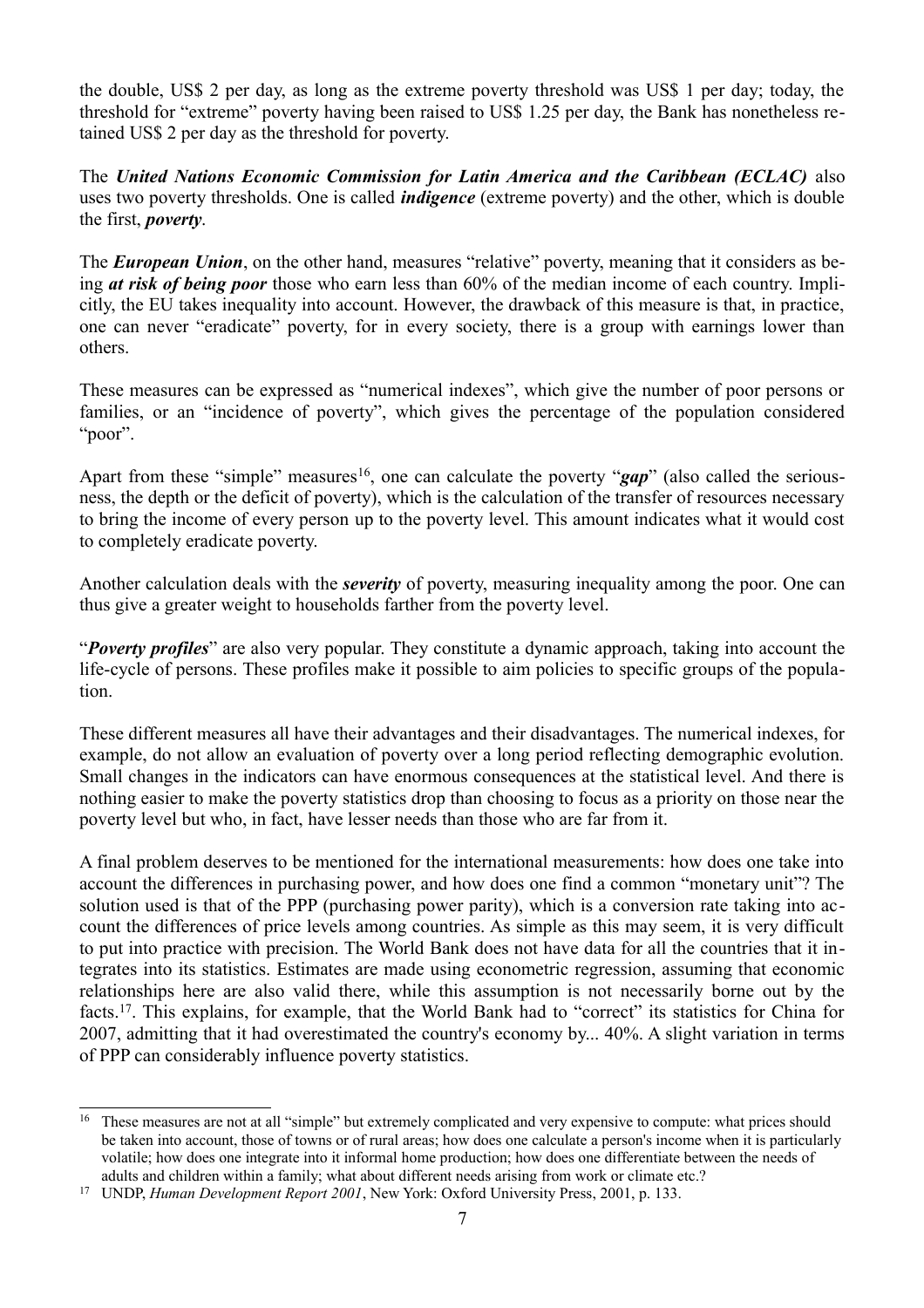#### **B. Measuring Non-Monetary Poverty**

Non-monetary measures of poverty produce even greater variations than those of monetary poverty. As poverty is considered "multidimensional", one should measure the multiple dimensions at stake. Yet, while for some time now, there have been statistics on access to health care or education, the measuring becomes more difficult as one begins to take into account "lack of voice" (ability to make oneself heard) or *empowerment*.

In recent years, considerable effort has been expended on calculating composite indexes of this multidimensionality. The first example came from the UNPD, which began in 1990 with a human development index (HDI), taking into account gross income, literacy and life expectancy. A classification of countries according to this index gives highly different and surprising results, indicating that governments' social policies have a considerable influence.

In 1997, the UNDP calculated a "human poverty" index, leaving aside income per se but integrating into it life expectancy, literacy, malnutrition of children under five, lack of drinking water and health care and the maternal mortality level.<sup>[18](#page-7-0)</sup>

Finally, in its 2011 report, the UNDP offered a new measurement and a multidimensional poverty index. This index comprised indicators on education, health and standard of living. For the first time, researchers also offered a comparison with monetary poverty, though this did not allow for clear conclusions. A certain tendency seems to be asserting itself in that in the very poor countries monetary poverty is greater while being less than non-monetary poverty in middle-income countries.

Nonetheless, these measurements are very controversial. One may consider that not having electricity and having few assets (radio, television, bicycle etc.), having a rather high infant mortality rate are indicators of "poverty", yet the question is at what level one will be identified as 'poor' – or not. Here also, a slight shift in the indicators produces very different results. And why should one think that at a cut-off point of 30% deprivation – and not 27% or 34% – a person can be "multidimensionally" poor? Obviously, the choice of indicators and measurements are very arbitrary and cannot be defended with objective arguments.[19](#page-7-1)

*Multidimensional measures of poverty are very difficult, indeed impossible, to establish.* Martin Ravallion had strongly criticized the simplest of them: he shows that the HDI of the UNDP is totally biased because of weighting between its various elements. Further, if the correlation between national income and the HDI is very strong, the correlation between the changes of the two indicators is almost nil. The convergence of countries at the HDI level is real, whereas the income inequalities continue to grow. Theoretically, it is perfectly possible to have in Africa and in Eastern Europe comparable levels of literacy and mortality, while having considerable income disparity. Thus, there are reasons to question the UNDP's claim that "the world is a much better place to live in 2010 than it was in 1970..."<sup>[20](#page-7-2)</sup>

A last "method" ought to be mentioned: that of the *"perception" of poverty*. Building on the claim that only the poor can know what poverty is, the poor are directly questioned about their quality of life, their place in society or their income. It is obvious that this can pose a serious problem in that the responses will be highly subjective and will depend on the context within which the question is asked, whereas the concepts used do not necessarily have a concrete meaning for the person being questioned. Amartya Sen emphasizes also the importance of the informational base and the risk of

<span id="page-7-0"></span><sup>18</sup> UNDP, *Human Development Report 1997, New York: Oxford University Press, p. 18.*

<span id="page-7-1"></span><sup>&</sup>lt;sup>19</sup> Alkire, S. and Santos, M.E., *Acute Multidimensional Poverty: A new Index for Developing Countries, OPHI Working* Paper n° 38, July 2010; UNDP, *Human Development Report 2010,* Palgrave McMillan, 2010.

<span id="page-7-2"></span><sup>20</sup> Ravallion, Martin, *Troubling Trade-offs in the HDI,* Policy Research Working Paper 5484, Washington: The World Bank, November 2010; UNDP, *Human Development Trends since 1970: A Social Convergence Story, UNDP*, June 2010; UNDP, *Human Development Report 2010.*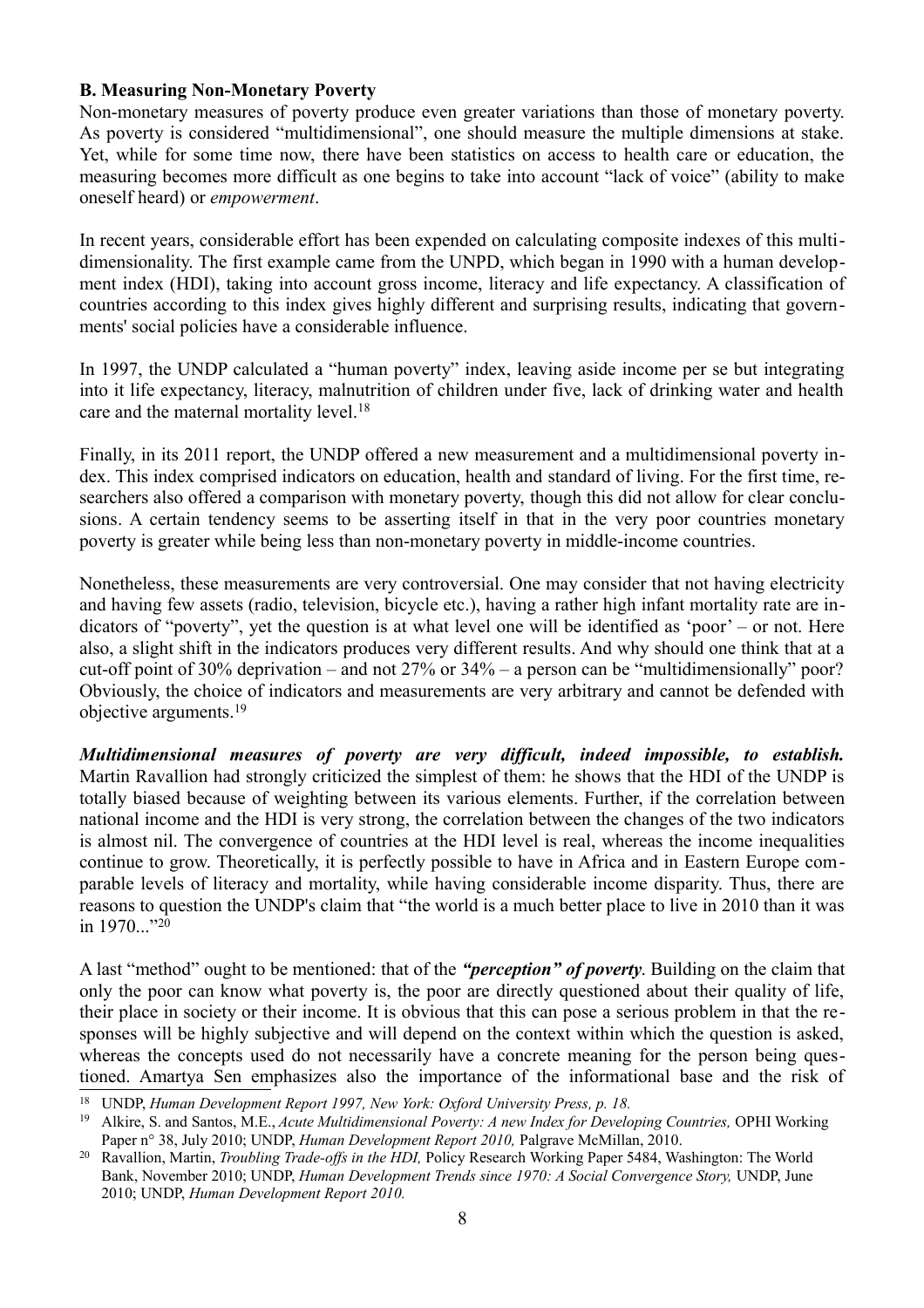subjective data that translate only the interiorized values of those questioned.<sup>[21](#page-8-0)</sup> For example, a woman can claim to be "satisfied" with her life because her husband beats her only rarely, all while being extremely poor. One must not forget either that those who will be questioned are already considered poor. There is thus an initial selection already carried out, and the research has as its goal only to see "how" one is poor.

What about the *poverty of women*? Can one speak of a "feminization of poverty"? Even ignoring the difficulty of the definition of the concept (are women poorer than men; are poor women poorer than poor men; do women have a greater "risk of poverty"...?), it is difficult to respond to this question. Poverty is measured at at the household level and tells us nothing about domestic income distribution within the household. There are many statistics on gender discrimination, everywhere in the world. Research is currently under way to know more about this, but one cannot at the present time justify speaking of the "feminization" of poverty except if one considers poverty as a non-monetary phenomenon. Regarding United Nations and particularly the UNDP documents that speak abundantly about the gender dimension, one can deduce that there is an attempt to make women into "deserving poor" who pay back their micro-credit, who take care of their children, who feed first their partner, and who accept the most abominable working conditions. Certainly, poverty is not neural in terms of gender – we know that the correlation between income and poverty is different for men and for women – but we do not yet have sufficient elements to conclude that there is a greater proportion of wo-men in poverty. There is research indicating even the opposite.<sup>[22](#page-8-1)</sup>

Finally, we must look briefly at what one of the most important researchers of our time tells us about poverty. For Amartya Sen, poverty is also multidimensional, but in a way different from what the World Bank means by the term. His point of departure is the diversity of human beings and the realization that, in function of this diversity, there must be different "thresholds" so that all may have the same opportunities to to convert the means that they dispose of into effective freedom. For him, poverty is not having an income that is too low but an income that is inadequate in terms of "capabilities". Sen does not load the notion of "poverty" with a multitude of non-monetary "dimensions", rather he reformulates the problem by integrating into it rights and freedoms. Freedom is not contrary to equality but becomes one of its constituent elements. In this way, Sen approaches the concept of citizenship. For him, this means being a full member of society, participating, making one's own decisions and being the actor of one's life and one's history.[23](#page-8-2)

#### **C. The Poverty Figures[24](#page-8-3)**

|                 | 1981 | 1984 | 1987               | 1990                  | 1993 | 1996 | 1999 | 2002 | 2005                | 2008         |
|-----------------|------|------|--------------------|-----------------------|------|------|------|------|---------------------|--------------|
| <b>US\$1.00</b> | 41.9 | 35.0 | 29.9               | 29.9                  | 26.9 | 23.5 | 22.8 | 20.7 | 16.1                |              |
| <b>US\$125</b>  | 57 7 | 47   | $\cdot$ 8<br>41    | $\overline{ }$<br>41. | 38.9 | 34.7 | 33.7 | 21   | 257                 | 22.4<br>∠∠.¬ |
| <b>US\$2.00</b> | 69.5 | 67.7 | 64.2               | 63.1                  | 61.4 | 58.3 | 57.1 | 53.6 | 47<br>$^{\prime}.6$ | 42.4         |
| <b>US\$2.50</b> | 74.8 | 74.0 | 71<br>$\mathbf{r}$ | 70.5                  | 69.3 | 67   | 65.9 | 62.5 | 57.6                |              |

*The Percentage of Poor in Developing Countries*

<span id="page-8-0"></span><sup>21</sup> Sen, A.K., *La possibilité du choix social.* Lecture given on the occasion the receiving the Bank of Sweden prize in memory of Alfred Nobel, 1998.

<span id="page-8-1"></span><sup>22</sup> Chant, S., *Gender, Generation and Poverty. Exploring the "Feminisation of Poverty" in Africa, Asia and Latin America,* Cheltenham: Edward Elgar, 2007.

<span id="page-8-2"></span><sup>23</sup> Sen, A.K., *Inequality Revisited,* Oxford: Clarendon Press, 1992.

<span id="page-8-3"></span><sup>24</sup> Source for the four tables: Chen, S. & Ravallion, M., *The Developing World is Poorer than we Thought, but no Less Successful in the Fight against Poverty,* PRWP 4703, August 2008 and: http://web.worldbank.org/WBSITE/EXTERNAL/TOPICS/EXTPOVERTY/0,,menuPK:336998~pagePK:149018~piPK:1 49093~theSitePK:336992,00.html (March 2012)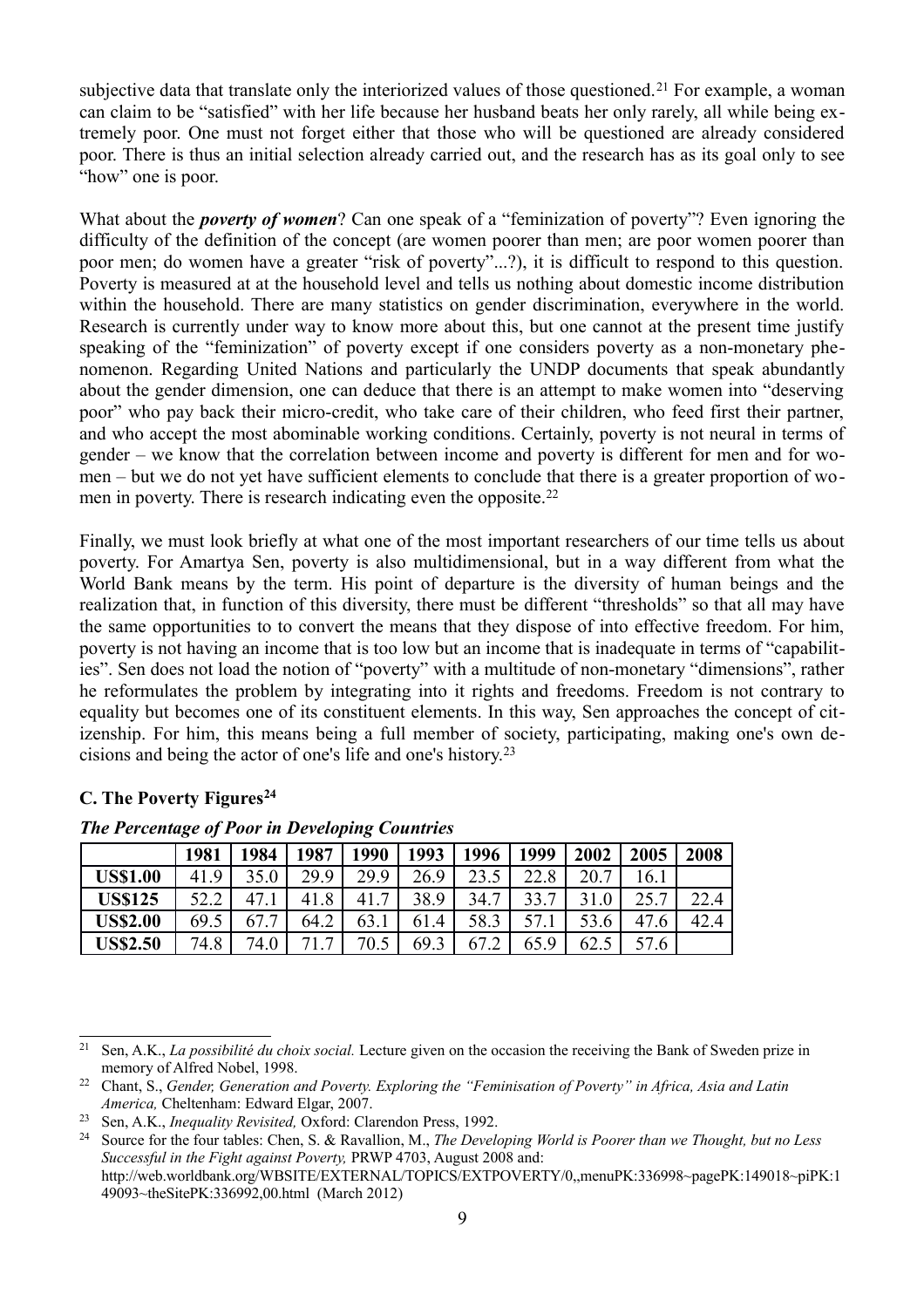*The Number of Poor in Developing Countries (in millions)*

|                 | 1981  | 1984  | 1987  | 1990  | 1993  | 1996  | 1999  | 2002  | 2005  | 2008  |
|-----------------|-------|-------|-------|-------|-------|-------|-------|-------|-------|-------|
| <b>US\$1.00</b> |       | 359   | .228  | ,303  | ,236  |       | 164   | ,087  | 879   |       |
| <b>US\$1.25</b> | 1,913 | ,827  | 18    | .81   | 785   | 1,672 | .695  | ,627  | ,400  | ,289  |
| <b>US\$2.00</b> | 2,546 | 2,625 | 2,638 | 2,754 | 2,816 | 2,807 | 2,872 | 2,808 | 2,598 | 2,437 |
| <b>US\$2.50</b> | 2,739 | 2,872 | 2,949 | 3,076 | 70    | 3,236 |       |       | 3,140 |       |

*The Poor (<US\$1.25/day) by region (%)*

| <b>Region</b>    | 1981 | 1984 | 1987 | 1990 | 1993 | 1996 | 1999 | 2002 | 2005 | 2008  |
|------------------|------|------|------|------|------|------|------|------|------|-------|
| East Asia & the  | 78.8 | 67.0 | 54.4 | 56.0 | 51.2 | 37.1 | 35.5 | 29.6 | 1.,9 | 14.34 |
| Pacific          |      |      |      |      |      |      |      |      |      |       |
| Eastern Europe & | 1.6  | 1.2  | 1.0  | 1.5  | 3.8  | 4.5  | 5.4  | 5.6  | 5.0  | 0.s47 |
| Central Asia     |      |      |      |      |      |      |      |      |      |       |
| Latin America &  | 12.3 | 13.9 | 12.4 | 10.7 | 10.8 | 11.5 | 11.6 | 10,1 | 8.2  | 6.47  |
| Caribbean        |      |      |      |      |      |      |      |      |      |       |
| Middle East $&$  | 8.6  | 6.8  | 6.9  | 5.4  | 5.2  | 5.3  | 5.8  | 4,7  | 4.6  | 2.7   |
| North Africa     |      |      |      |      |      |      |      |      |      |       |
| Southern Asia    | 59.4 | 55.6 | 54.1 | 51.1 | 46.1 | 46.9 | 44.1 | 43,8 | 40.3 | 35.9  |
| Sub-Saharan      | 50.8 | 54.7 | 53.4 | 54.9 | 54.8 | 57.5 | 56.4 | 52,7 | 50.4 | 47.5  |
| Africa           |      |      |      |      |      |      |      |      |      |       |
| <b>Total</b>     | 52.0 | 47.1 | 41.8 | 41.6 | 38.9 | 34.8 | 33.7 | 31,0 | 25.7 | 22.43 |

*The Poor (<US\$1.25/day) by region (millions)*

| <b>Region</b>    | 1981  | 1984  | 1987  | 1990  | 1993  | 1996  | 1999  | 2002  | 2005  | 2008  |
|------------------|-------|-------|-------|-------|-------|-------|-------|-------|-------|-------|
| East Asia & the  | 1,088 | 969   | 826   | 893   | 852   | 642   | 636   | 544   | 337   | 284   |
| Pacific          |       |       |       |       |       |       |       |       |       |       |
| Eastern Europe & | 6.6   | 5.0   | 4.3   | 7.0   | 17.8  | 21.1  | 25.7  | 26.7  | 23.9  | 2.23  |
| Central Asia     |       |       |       |       |       |       |       |       |       |       |
| Latin America &  | 44.9  | 54.3  | 51.4  | 46.7  | 49.7  | 56.0  | 58.8  | 53.7  | 45.1  | 36.85 |
| the Caribbean    |       |       |       |       |       |       |       |       |       |       |
| Middle East &    | 14.9  | 12.9  | 14.3  | 12.2  | 12.7  | 13.7  | 16.0  | 13.5  | 14.0  | 8.64  |
| North Africa     |       |       |       |       |       |       |       |       |       |       |
| Southern Asia    | 548.3 | 547.7 | 569   | 572   | 550   | 593   | 589   | 616   | 596   | 571   |
| Sub-Saharan      | 202   | 237   | 253   | 239   | 306   | 348   | 370   | 373   | 384   | 386   |
| Africa           |       |       |       |       |       |       |       |       |       |       |
| <b>Total</b>     | 1,904 | 1,826 | 1,718 | 1,816 | 1,787 | 1,674 | 1,695 | 1,627 | 1,400 | 1,289 |

How are these figures to be interpreted? We can note, first of all, that *the World Bank is the only institution compiling statistics on world-wide poverty*. There are other figures, such as those from the World Economic Forum (WEF), the United Nations Conference on Trade and Development (UNCTAD) and researchers such as Xavier Sala-í-Martins[25](#page-9-0), but these are less complete and in the end as controversial as those of the World Bank. All the figures pose problems.

First, the methodology used is of a variable nature – this criticism had been formulated repeatedly, including by the United Nations.<sup>[26](#page-9-1)</sup> Then, the figures from the past are constantly being revised

<span id="page-9-0"></span><sup>&</sup>lt;sup>25</sup> UNCTAD, *LDC Report 2002, Escaping the Poverty Trap, Geneva: United Nations, 2002; WEF:* http://www.weforum.org/issues#social-development; Sala í Martin, X., *The World Distribution of Income: Falliní Poverty and … Convergence, Period,* Columbia University, October 2005.

<span id="page-9-1"></span><sup>26</sup> Reddy, S. and Pogge, T., *How Not to Count the Poor,* 2002: www.socialanalysis.org*;* Went, R., *How (Not) to Measure Global Poverty and Inequality,* Paper for INEM Conference Amsterdam, 19-21 August 2004; United Nations, *Report on the World Social Situation 2010, Re-thinking Poverty,* New York: United Nations, 2010, p. 45.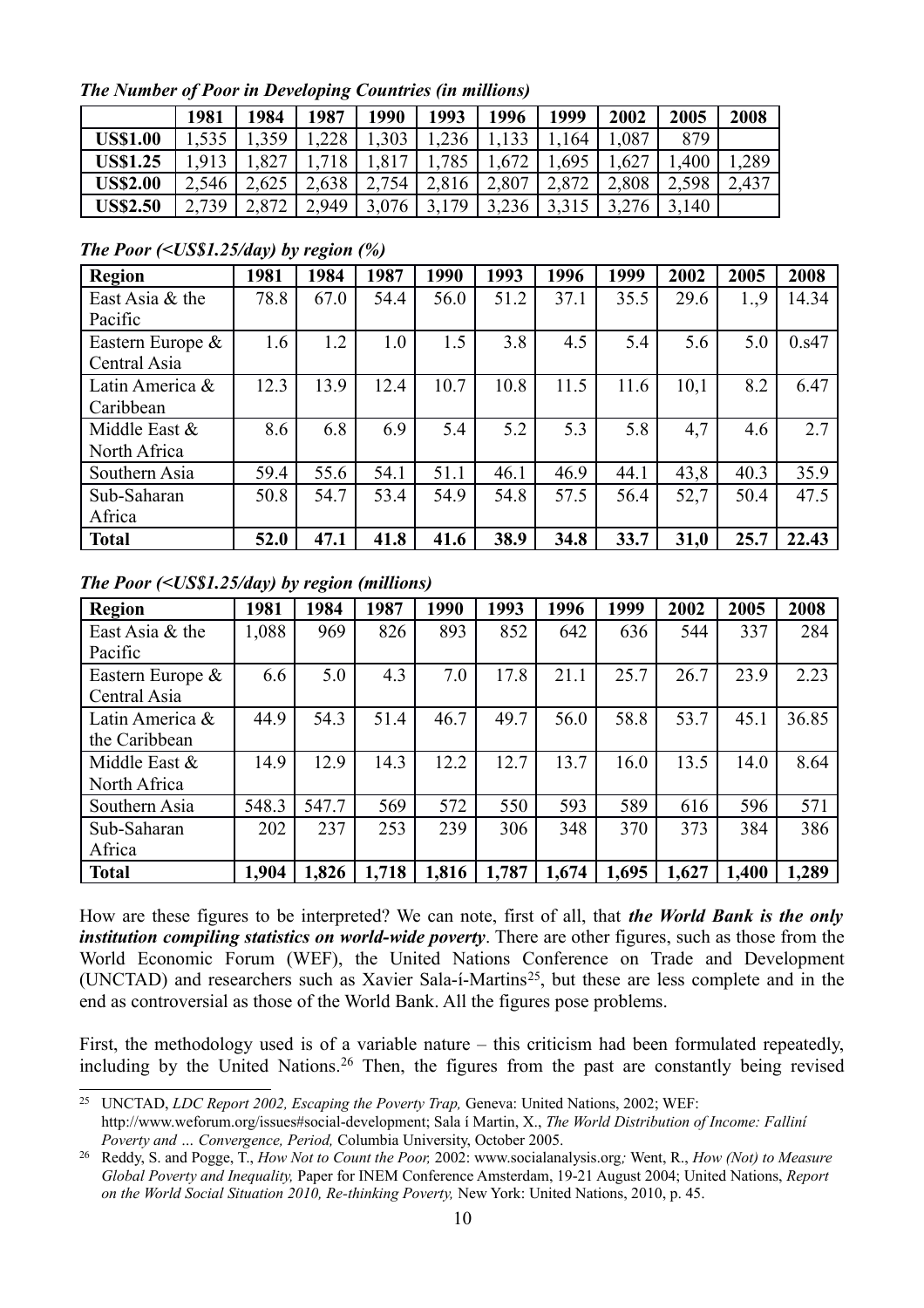upward. This can be the consequence of ever more accurate measuring, but it can also be an attempt to raise past figures in order to more easily reach a "reduction by one-half" in 2015, as required by the Millennium Development Goals (v. Chapter IV.C). This would also demonstrate the solid foundation of the policies imposed by the Bretton Woods institutions. Thus, for example, extreme poverty was estimated in 1980 as affecting 800 million persons. In 1990, the figure for 1985 was lowered to 633 million. From then on, it has only risen: in 2004, the extreme poverty of 1981 was estimated at 1.470 billion persons; this figure was revised upward in 2008 and reached 1.528 billion persons, then in 2012 to 1.912 billion.

What the most recent figures reveal is that extreme poverty has considerably decreased throughout the world, but with very significant geographic imbalances. The drop is essentially due to China and India[27](#page-10-0), whereas poverty has hardly diminished in Sub-Saharan Africa. One will also notice that, if the incidence of poverty is greatest in Sub-Saharan Africa, the number of poor is particularly high in southern Asia. The figures for 2010 remain fragmentary, and the World Bank admits that the economic crisis risks having had a significant negative effect on the reduction of poverty. The Bank has not yet calculated – or perhaps hesitates to publish – its results.

The same question arises for the use of the poverty line of US\$ 2.50 per day. As the World Bank has raised the threshold for extreme poverty from US\$ 1 to US\$ 1.25, the poverty level should also be doubled. But it is to be feared that that would give highly negative results, with at least half of the populations of the developing countries in poverty. In fact, it is to be feared that part of the 633 million persons who, the World Bank claimed, escaped from extreme poverty since 1990, are barely above this threshold and remain extremely vulnerable.

These global numbers are calculated with the "PPP" (Purchasing Power Parity) conversion rate [28](#page-10-1) and in constant dollars, yet they remain very unreliable. Also, these poverty thresholds are clearly lower than those used, for example, in Latin America, where calculations are made on the basis of "national" thresholds. The World Bank estimate that extreme poverty in Latin America in 2008 was 6.47%, indicating 36.85 million persons but ECLAC estimates it to be 12.9% and 71 million persons.[29](#page-10-2)

Poverty is also progressing in the West. We can take the example of Europe. As we have already noted, the European Union uses relative poverty thresholds, and it considers poverty as multidimen-sional. According to one of the most recent Eurostat reports<sup>[30](#page-10-3)</sup>, in 2009, 16.9% of the population of the European Union, or 80 million persons, was living "with a risk of poverty" (less than 60% of the median income in each country), 10% with less than 50% of median income and 6% with less than 40% of the median income. The country with the smallest number of persons "at risk of poverty" was the Czech Republic, with 10%, and the one with the greatest number "at risk of poverty" was Romania, with 25%. France has 13.5% and Belgium 15% of its population 'at risk of poverty'. An interesting point worth noting is that this Eurostat report mentions that, without social protection, poverty would be not 16.5% but 26%.

The most recent report gives a figure of 114 million poor, or 23% of the population, but that refers to the three indicators authorized by the "EU2020" program: the risk of poverty at 60% of the median income, material deprivation and the number of households without employment.<sup>[31](#page-10-4)</sup>

<span id="page-10-0"></span><sup>&</sup>lt;sup>27</sup> The considerable drop in poverty in China is essentially due to the agriculture reform policies launched in the 1980s. Industrialization policies play only a secondary role. It should be noted that China had no structural adjustment policies from the Bretton Woods institutions. As for India, poverty has considerably diminished there owing to rural development during the 1980s and significant public expenditures. Since then, the reduction of poverty has somewhat stagnated, owing to ever greater inequalities.

<span id="page-10-1"></span><sup>28</sup> V. Chapter III.A.

<span id="page-10-2"></span><sup>29</sup> CEPAL/ECLAC, *Social Panorama of Latin America 2011,* Santiago de Chile: United Nations, 2011.

<span id="page-10-3"></span><sup>30</sup> Eurostat, *Income and Living Conditions in Europe,* Brussels: CCE, 2010.

<span id="page-10-4"></span><sup>31</sup> CCE, *Employment and Social Developments in Europe 2011,* Brussels: CCE, 2012.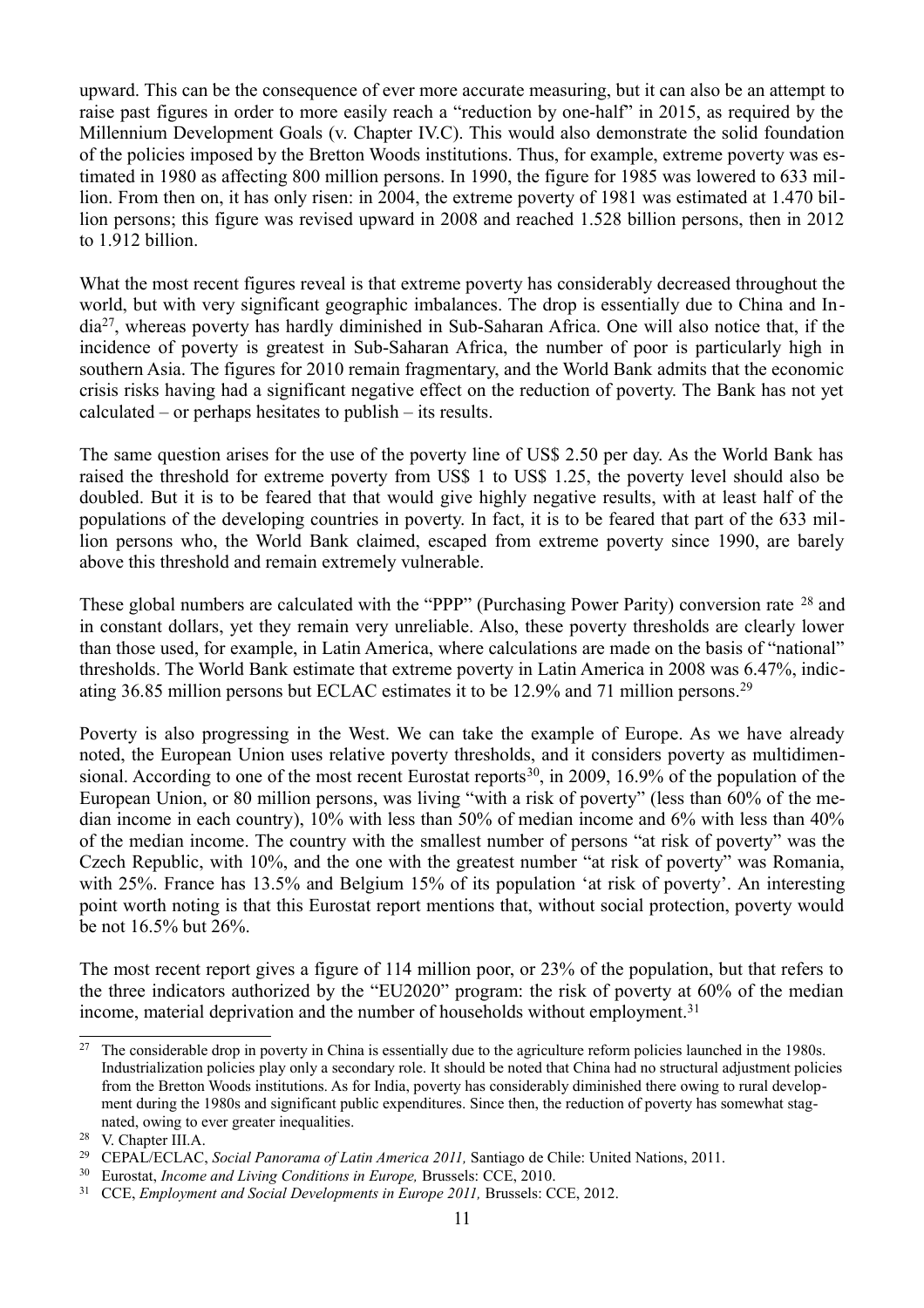

**At-risk-of-poverty at various thresholds, 2007 (% of population)\***

**\*The reference period for income concerns the year preceding the inquiry for the majority of the countries. The bases 40%; 50%; 60%; and 70% indicate the various brackets of "risk of poverty" under consideration, in percentage of median income.**

**Source: Eurostat,** *Combating Poverty and Social Exclusion,* **Figure 3.2***,* **Brussels: CCE, 2010.**

#### **D. How do These Figures Help Us?**

There is no doubt that statistics are important and can help in defining better policies. However, questions arise with regard to poverty. Certainly, it is very useful to know which specific groups of the population deserve particular attention: children, the elderly, women, workers, small-holder farmers... It is also very important to know how income and consumption are evolving, in order to see how society is evolving, if poverty is increasing of diminishing, if inequalities are rising or falling.

This is particularly true for countries where poverty can be considered a "residual" problem and where carefully defined and targeted policies can help to eradicate the remaining pockets of poverty. Yet, there are fewer and fewer countries in this category, for poverty has again begun to increase with the unemployment crisis. *But for countries with poverty rates of 40, 50 or even 80 %, is it important to know if there are a million poor people more or less?* It is clear, first of all, that these countries do not need a "fight against poverty" but economic and social development. It can be interesting to see if poverty increases or diminishes, notably in relation to overall growth. If growth is significant without having an effect on poverty within the population, the distribution and social protection policies will have to be scrutinized. But the degree of precision of certain measures of poverty can leave one perplexed. What, exactly, is it all about? The identification of the poor? What is the relation between these measures and the policies that governments might implement? Often, one has the impression that the poor are in a sense guinea pigs in social experiments that will never benefit them.

This is also the impression one gets with the "hearings" of the poor in Europe. Constantly, the poor are asked to speak and make known their needs, to spread out their problems before the general public as for the researchers, for the poor, even if discursively raised to the level of rational human beings, remain, in spite of everything, unknown. They are "voiceless" and supposed to never have been able to express themselves. That is why we must construct knowledge, truth about the poor, why we must question them so that they say what we have to say to them: that they are poor, that they are the vic-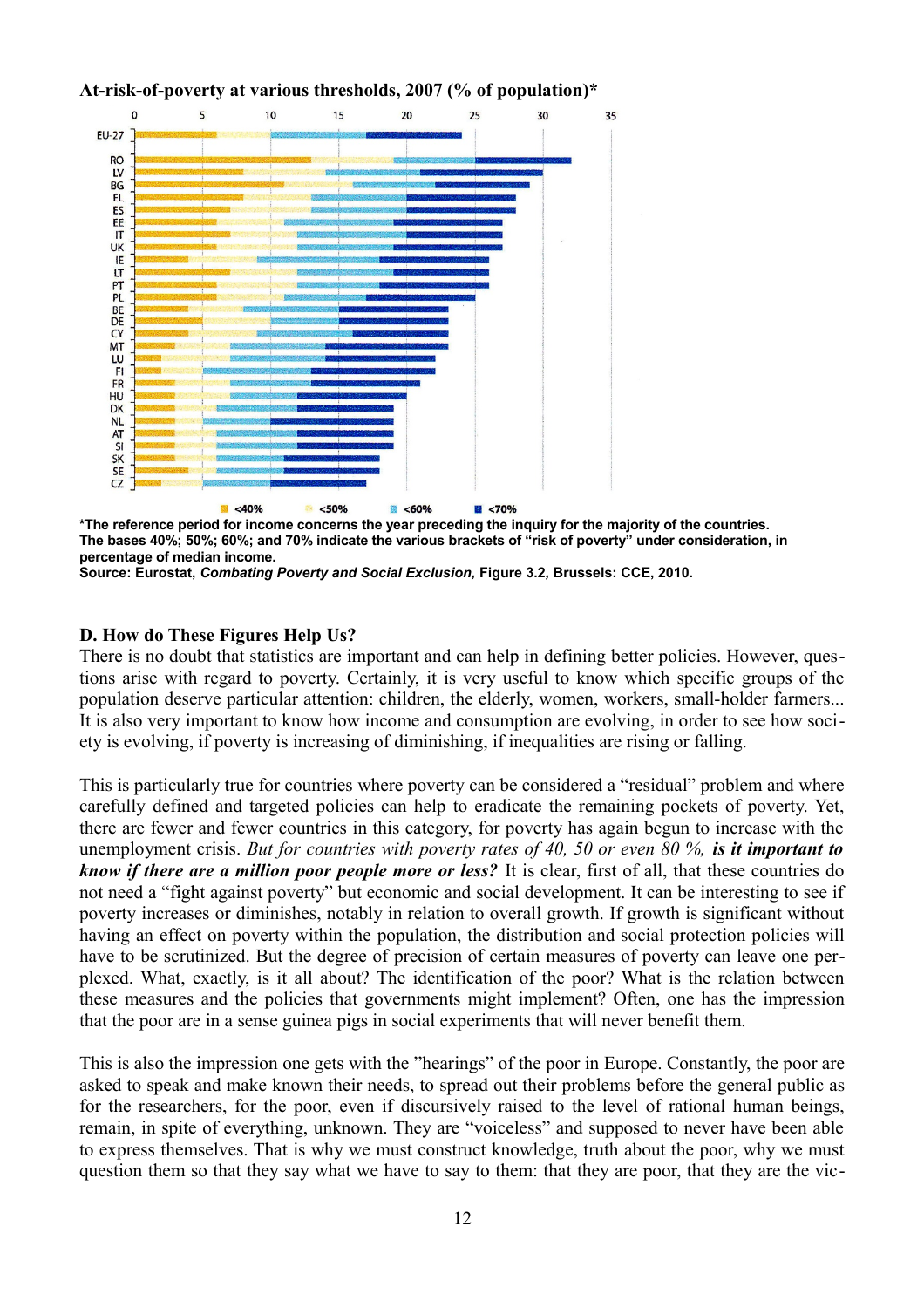tims of erroneous social protection policies, that they want access to the market. Thus, putting poverty into words corresponds to the technique of the confession, denounced by Foucault as a mechanism of production of truth and of power.[32](#page-12-0) It is a ritual that is deployed in a power play, a ritual that produces, among those who articulate it, intrinsic changes, promising salvation but often bringing punishment. It is the non-poor asking the poor to say who they are, how they live, but the interpretation of their words escapes the poor. If they use non-conventional words, if they demonstrate in the street to denounce inequalities and injustices, they are not heard. They will have a voice, but not the voice that one wants to hear – not unlike the World Bank that never hears the poor speak of "income".

In short, the statistics are important, but one must always look at them with reserve. As the ECLAC emphasizes, poverty is only a descriptive term for a social situation. The poor do not constitute a social group, they are not a classificatory category.<sup>[33](#page-12-1)</sup> Of course, everything depends on what one wants to do with the "fight against poverty": promote social cohesion and avoid conflicts, eradicate or diminish poverty, promote political stability or reduce environmental problems, mask other policies...

#### **E. And Inequality**

It is interesting to observe that inequality does not really seem to preoccupy the World Bank – except when it threatens growth! This, in any event, is what its researchers claim, who, since the beginning of this century, have been pointing out that "the high rate of inequality can disadvantage efficiency and growth".[34](#page-12-2)

From a political point of view, one must ask whether poverty is a more serious problem than inequality. Is not inequality the source of poverty? Various international organizations have studied the question and all note that inequality is increasing alarmingly throughout the world.

The *United Nations Development Programme* (UNDP) has always emphasized inequality, both monetary and non-monetary. In 1992, it published the famous "glass of champagne" showing that the world's richest 20% had 82.7% of overall income, whereas the world's poorest 20% received only 1.5% of overall income.[35](#page-12-3) Since then, each year, the UNDP has given shocking figures on rising inequality, without ever specifically suggesting that it be decreased.

The *International Labor Office* (ILO), for its part, notes that there has been above all a redistribution of income in favor of income from capital. Over 20 years, and in 51 of 73 countries examined, the income share derived from labor has diminished. This tendency was particularly strong in Latin America. Another growing gap is that between salaried managers and workers. In the United States, the income of business managers has grown by a factor of 500 in 20 years. In six other countries studied, these managers earned – without bonuses – between 71 and 183 times the average wage of an employee in their company. The ILO notes also that between 1990 and 2005, income inequality increased in two thirds of the world's countries: "Financial liberalization contributed considerably to the spectacular increase of the highest 1% of incomes".<sup>[36](#page-12-4)</sup>

The rich countries club, the *Organization for Economic Co-operation and Development* (OECD), has just published a study on inequality.<sup>[37](#page-12-5)</sup> It notes that for the past 30 years, income inequality has been rising, threatening the social contract. The advantages of economic growth go almost entirely to the upper classes. Although the gap between the richest 10% and the poorest 10% in the 1980s in Germany, Denmark and Sweden was 5 to 1, today, the average gap for the OECD member states is 9 to 1,

<span id="page-12-0"></span><sup>&</sup>lt;sup>32</sup> Foucault, Michel, *Histoire de la sexualité, I. La volonté de savoir*, Paris: Gallimard, 1976.

<span id="page-12-1"></span><sup>33</sup> CEPAL, *Panorama social de América latina 1994,* Santiago de Chile: United Nations, 1994.

<span id="page-12-2"></span><sup>34</sup> Ravallion, Martin, *Growth, Inequality and Poverty: Looking beyond Averages,* World Bank, no date; World Bank, *World Development Report 2003,* Washington: The World Bank, p. 53.

<span id="page-12-3"></span><sup>35</sup> UNDP, *Human Development Report 1992,* cover: http://hdr.undp.org/fr/rapports/mondial/rdh1992/

<span id="page-12-4"></span><sup>36</sup> ILO, *Income Inequalities in the Age of Financial Globalization,* Geneva: ILO, 2008.

<span id="page-12-5"></span><sup>37</sup> OECD, *Divided We Stand*, Paris: OECD, 2011.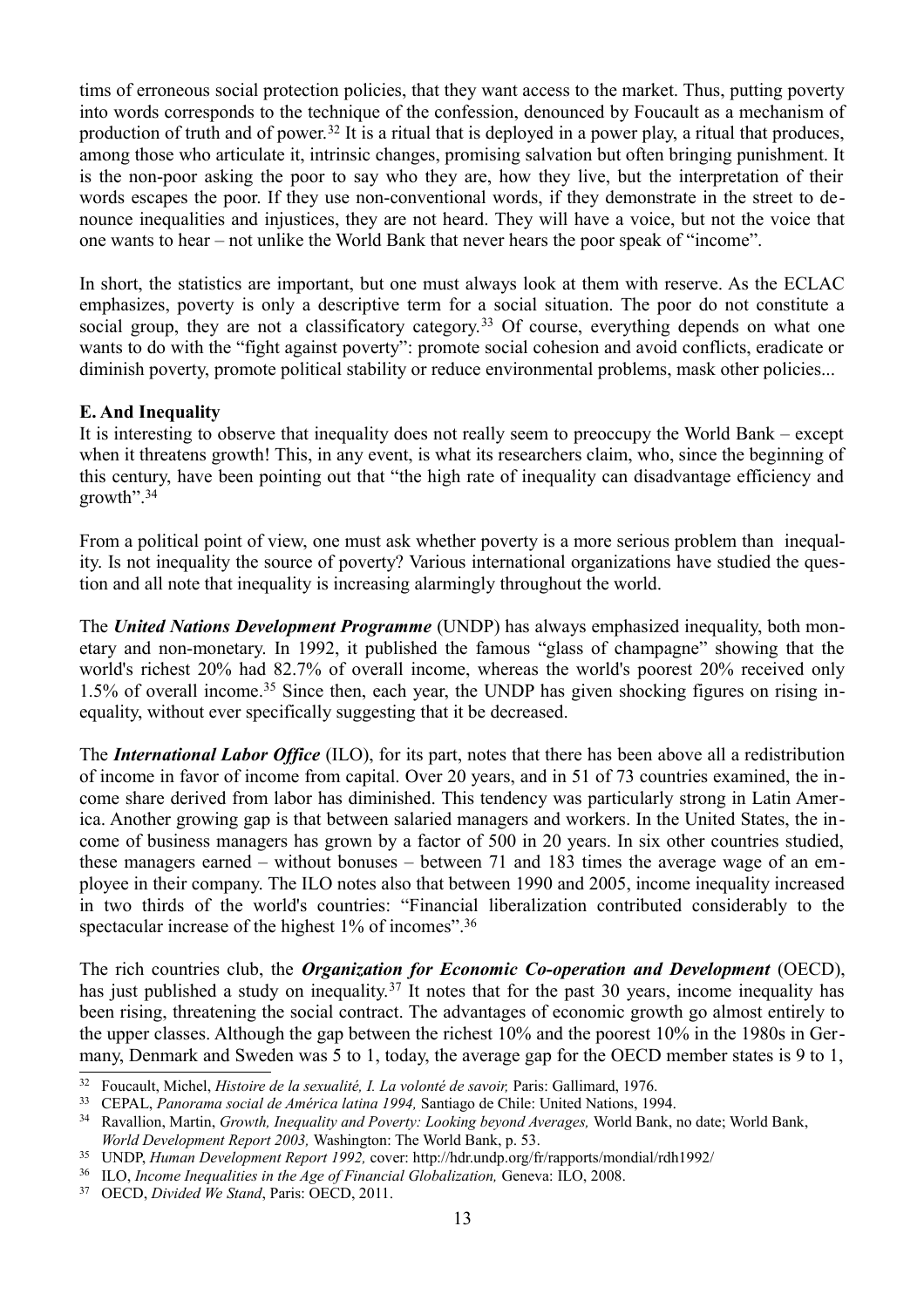with extremes of 27 to 1 in Mexico and Chili and 14 to 1 in Turkey, the United States and Israel. In France and Belgium, inequality has remained more or less unchanged. The explanation for this increasing gap lies in the increasing gap in wages. High wages have rapidly increased, whereas on the bottom of the scale, wage have been dropping, among other reasons, because of temporary and parttime work. This is what explains also the increasing number of working poor. The OECD notes also that taxes and social allowances are today less redistributive than in the past.[38](#page-13-0)

Finally, faced with 1.3 billion extremely poor people in developing countries, one must also take into account 10.9 million extremely rich persons, the "high net worth individuals" ("HNWIs"), with net financial assets totaling some US\$ 42,700 billion. In 2010, the richest million among them possessed net financial assets of more than US\$ 15,000 billion (15 trillion).<sup>[39](#page-13-1)</sup>

These figures need no comment and explain better than a thousand speeches why there are so many oppressed and exploited persons in the world whom one continues to characterize as "poor". They call out for the political authorities to take urgent measures to change the course of events.

## **IV. STRATEGIES IN THE FIGHT AGAINST POVERTY**

#### **A. From St Francis of Assisi to the Great Confinement**

Poverty has no doubt always existed, egalitarian societies being and having been rather rare in the history of humanity. But the way one looks at poverty varies from one period to another. The novel *The Name of the Rose* by Umberto Eco explains admirably well the great discussions that took place in the 13<sup>th</sup> and 14<sup>th</sup> centuries of our era in Europe and that fashioned our view on poverty. Saint Francis of Assisi preached "the poverty of Christ" and the great virtues associated with this poverty.<sup>[40](#page-13-2)</sup> Yet, it is in this same period that the first "capitalists" begin to appear on the scene, the merchants of the Italian cities. The first question that arises then is if collective property is as forbidden, shameful and sinful as individual wealth. In 1323, Pope John XXII decided that the Franciscans were wrong and that poverty – and certainly voluntary poverty – could not be considered the supreme virtue. Wealth was not to be condemned. Power was passed from the kings to the merchants and bankers, and the Church chose its camp. Since then, the goal has been the accumulation of wealth. Poverty became deviation, it was humiliating and a source of specific sins: envy, laziness, debauchery. And thus began the distinction between the deserving poor, worthy of alms, and those who deserved nothing.

In the 16<sup>th</sup> century there emerged ideological theories that would nurture modern social thought. With the great impoverishment related to the expansion of the merchant economy, an awareness of social problems occurred. With the Edict of Charles V of 1531, the prerogatives of aid to the poor passed once and for all to lay institutions. This reform of welfare, at the same time, put an end to the power of the guilds, the first examples of "social protection" from cradle to grave.

At the end of the  $16<sup>th</sup>$  century, the *Poor Laws* were adopted in England, remaining in force until the  $19<sup>th</sup>$ century. A special tax was introduced to allow municipalities to assist the poor who could not work.

Everywhere in Europe, there was a secularization of welfare, except in Spain. Over time, social reforms became a precious tool of modern states. They made possible social control and condemned idleness. More and more, poverty was identified with a series of problems related to the emerging modern world: beggars, the insane, prostitutes... All those who did not adapt easily to the new times and new rules were isolated, literally and symbolically. They were embarked on the 'Ship of Fools' and excluded from society.

<span id="page-13-0"></span><sup>38</sup> OECD, 2011, *op. cit.*

<span id="page-13-1"></span><sup>39</sup> Merrill Lynch, *World Wealth Report 2011,* no date, no place of publication*.*

<span id="page-13-2"></span><sup>&</sup>lt;sup>40</sup> This philosophy is to be found in other beliefs such as Hinduism, for example.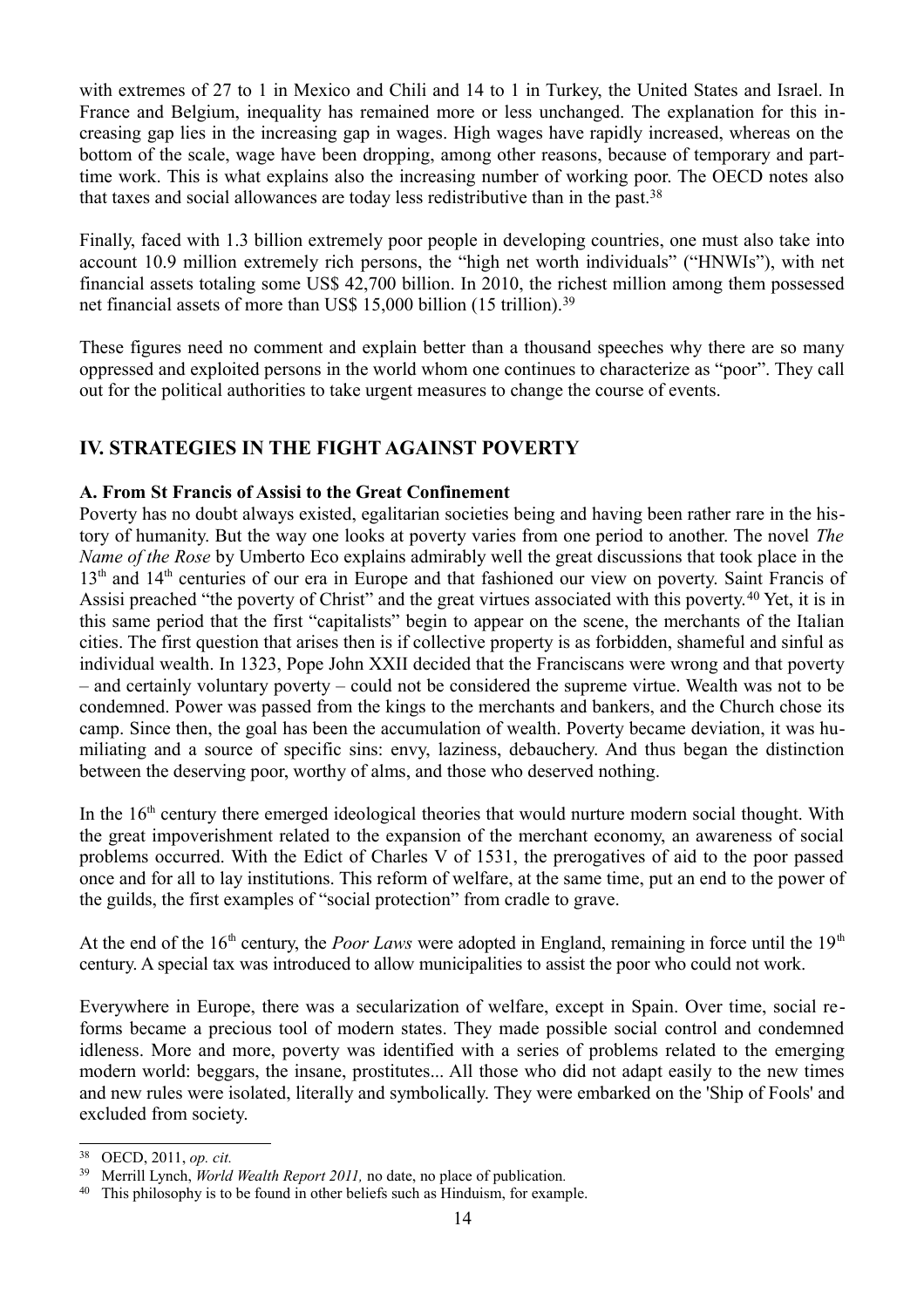When poverty continued to grow under the effect of low wages and unemployment, another approach became necessary. The poor were to be locked up in asylums and work houses, thus moving into the punishment and education phase.

#### **B. From Mandeville and Marx to social citizenship**

Starting in the  $18<sup>th</sup>$  century, questions began to be asked about the causes of poverty, and the first efforts at measuring poverty were undertaken. Mandeville declared that "in a free nation, where possessing slaves is not permitted, the most secure wealth consists of being able to dispose of a multitude of poor".[41](#page-14-0) Marx explained later on that, in point of fact, poverty is the necessary condition of capitalist production and the accumulation of wealth. Little by little, the poor become "a dangerous class" and a philanthropic movement in favor of the poor willing to work for miserable wages began to develop.

The 20<sup>th</sup> century saw the emergence of social protection systems based on rights and involving social citizenship. This citizenship was theorized by T. H. Marshall, who explained that economic inequalities made civil and political rights meaningless. This demonstrated moreover, if need were, the indivisibility of human rights and the importance of implementing economic, social and cultural rights. These rights are thus the complement indispensable to giving meaning and content to political citizenship. Even if poverty has not been eradicated in Western Europe, it had become (after the second World War) a problem regarded as "residual", with the great majority of the population having access to properly remunerated employment as well as to public and social services making it possible to guarantee a decent standard of living, even in case of illness or unemployment. These are systems that, currently, are threatened and that risk disappearing. The "social" dimension of neo-liberalism has penetrated into Europe and can create there the same results as elsewhere in the world. It does not attack, first and foremost, the poor, but the middle classes, the workers with decent wages and "acquired rights" and who are considered "privileged". They risk joining the ranks of the poor or living with income just above, or just below, the poverty level. In keeping with the slogan "the money should go to those who really need it", social protection programs and public services are dismantled to force all the unemployed to accept any ill paid job.

#### **C. From the ILO to the U.N. and the Universal Declaration of Human Rights**

The founding of the ILO (1919) and the United Nations (1945) were major events that have greatly influenced our view of poverty, and they have made it possible to treat this question from the angle of social justice and human rights. The preamble of the *ILO Constitution*, noting that "conditions of labor exist involving such *injustice, hardship and privation* to large numbers of people as to produce unrest so great that the peace and harmony of the world are imperiled", affirms that "*universal and lasting peace can be established only if it is based upon social justice*" [emphasis added].

The *United Nations Charter*, while emphasizing in its preamble its ambition "to promote social progress and better standards of life in larger freedom", lists among its purposes "promoting and encouraging respect for human rights and for fundamental freedoms for all without distinction as to race, sex, language, or religion" (Article 1.3). It also aims for, among its purposes, "higher standards of living, full employment, and conditions of economic and social progress and development" (Article 55.1).

As for the *Universal Declaration of Human Rights* (1948), it proclaims as the highest aspiration of humankind, "the advent of a world in which human beings shall enjoy freedom of speech and belief and *freedom from fear and want*" (Preamble, emphasis added). This first international human rights instrument, which all United Nations member states have adopted and are bound to honor, enshrines all the basic needs of every individual. According to Article 25: "Everyone has the right to a standard of living adequate for the health and well-being of himself and of his family, including food, clothing, housing and medical care and necessary social services, and the right to security in the event of

<span id="page-14-0"></span><sup>41</sup> Quoted by Geremek, B., *op. cit.,* p. 294.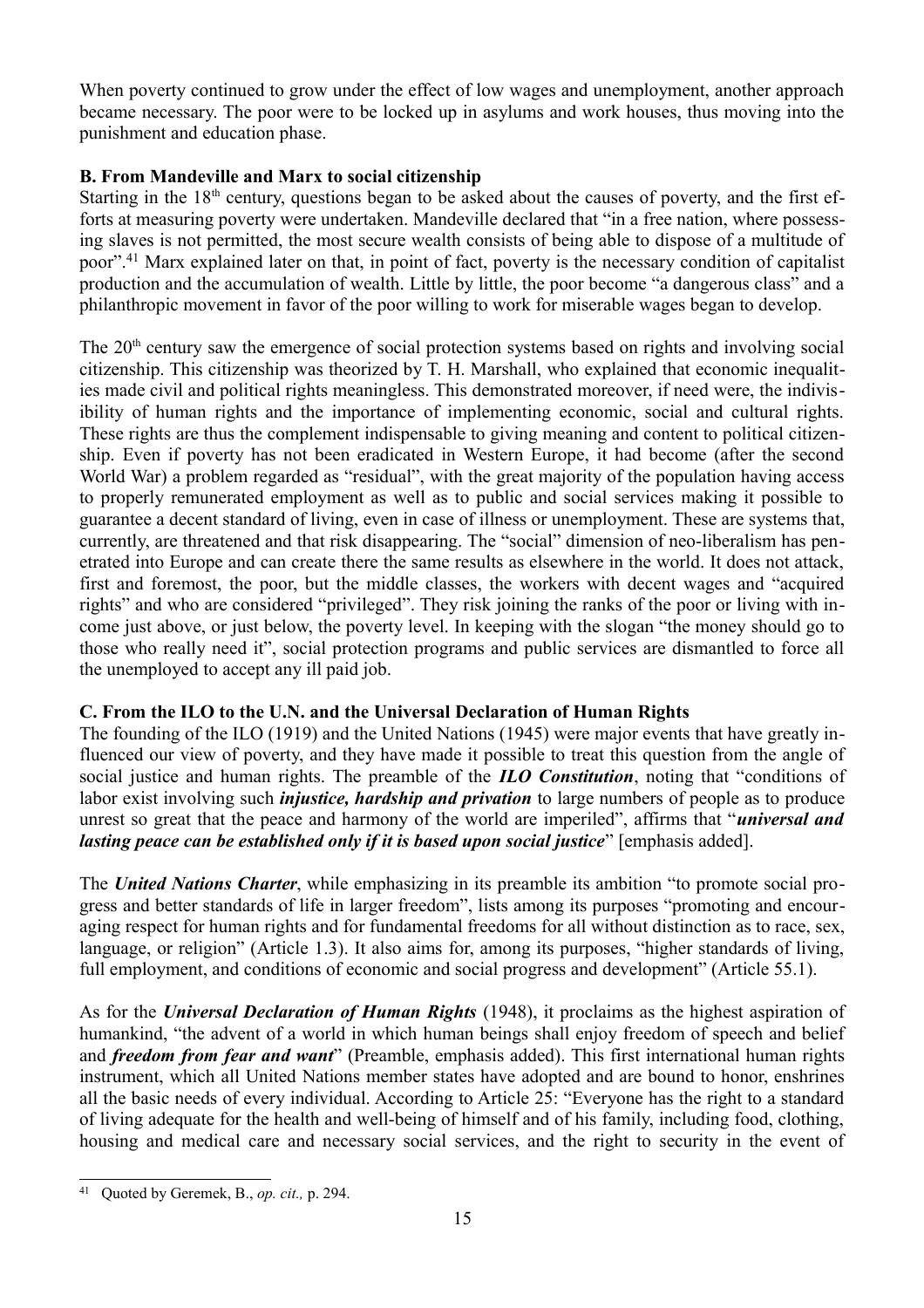unemployment, sickness, disability, widowhood, old age or other lack of livelihood in circumstances beyond his control."

These founding documents have guided, and continue to guide, the United Nations human rights bodies and the codifying of a body of human rights called "international human rights law".

Since the end of the 1980s, a series of activities concerning poverty has been undertaken within the United Nations, beginning within the General Assembly. Among these, it it worth mentioning in particular the work of the United Nations human rights bodies, for these bring the fight against poverty out of the area of charity and into that of rights.

#### *1. The United Nations Human Rights Bodies*

In a declaration dealing with poverty, the *Committee on Economic, Social and Cultural Rights* (CESCR)[42](#page-15-0), states that "*poverty is a human rights issue*" and defines poverty as "a human condition characterized by sustained or chronic deprivation of the resources, capabilities, choices, security and power necessary for the enjoyment of an adequate standard of living and other civil, cultural, economic, political and social rights [43](#page-15-1)

For the Committee, "a minimum core obligation to ensure the satisfaction of, at the very least, minimum essential levels of each of the rights [enshrined in the *Covenant*] is incumbent upon every State party [to the *Covenant*]. Thus, a state party in which, for example, there are many persons lacking fulfillment of essential needs, be they food, primary medical care, adequate housing or education, is a state neglecting the obligations incumbent upon it by virtue of the Covenant."[44](#page-15-2)

The first specific study of the question of poverty, within the United Nations, from the point of view of human rights, was carried out during the 1990s by the *Sub-Commission on Prevention of Discrimination and Protection of Minorities*<sup>[45](#page-15-3)</sup> This study comports very interesting analyses such as that of the effect of extreme poverty on human rights, and in particular on economic, social and cultural rights, and, unsurprisingly, reaches the conclusion that "extreme poverty involves the denial, not of a single right or a given category of rights, but of human rights as a whole".<sup>[46](#page-15-4)</sup> It must also be emphasized that this study opened the way to other studies and/or mandates within the United Nations.

Also within this body, which had become the Sub-Commission for the Promotion and the Protection of Human Rights<sup>[47](#page-15-5)</sup>, draft guiding principles on "Extreme poverty and human rights: the rights of the poor<sup>3[48](#page-15-6)</sup> were written by a special group of experts<sup>[49](#page-15-7)</sup>. In this document, while repeating the definition

<span id="page-15-3"></span>http://www.unhchr.ch/tbs/doc.nsf/%28Symbol%29/94bdbaf59b43a424c12563ed0052b664?Opendocument

<span id="page-15-0"></span><sup>42</sup> The United Nations body entrusted with overseeing compliance with the *International Covenant on Economic, Social and Cultural Rights*. For further information see the website of the Office of the United Nations High Commissioner for Human Rights: http://www2.ohchr.org/english/bodies/cescr/index.htm

<span id="page-15-1"></span><sup>43</sup> *Substantive Issues Arising in the Implementation of the International Covenant on Economic, Social and Cultural Rights: Poverty and the International Covenant on Economic, Social and Cultural Rights*, §§ 1 and 8, 10 May 2001, E/C.12/2001/10: http://www.unhchr.ch/tbs/doc.nsf/0/518e88bfb89822c9c1256a4e004df048?Opendocument

<span id="page-15-2"></span><sup>44</sup> *General Comment 3: The Nature of States Parties Obligations, (Art. 2, para. 1 of the Covenant)*, § 10, adopted in 1990 by the fifth session of the Committee:

<sup>45</sup> V. also *Final report on human rights and extreme poverty, submitted by the Special Rapporteur, Mr. Leandro Despouy*, E/CN.4/Sub.2/1996/13, 28 June 1996. We regret that this study dealt only with extreme poverty. In fact, the distinction made between poverty and extreme poverty does not help those who want to really fight against poverty, given that it is very difficult to measure poverty with the measures and indicators suggested, as explained above.

<span id="page-15-4"></span><sup>46</sup> Ibid., § 176.

<span id="page-15-5"></span><sup>&</sup>lt;sup>47</sup> This body was replaced by the Advisory Committee of the Human Rights Council with the creation of the Human Rights Council in 2006. V. CETIM Critical Report N° 1, *The Human Rights Council and its Mechanisms*, February 2008: http://www.cetim.ch/en/documents/report\_1.pdf

<span id="page-15-6"></span><sup>48</sup> *Implementation of existing human rights norms and standards in the context of the fight against extreme poverty: Final report* submitted by José Bengoa, coordinator of the ad hoc group of experts, Annex, A/HRC/Sub.1/58/16.

<span id="page-15-7"></span><sup>49</sup> Iulia Antoanella Motoc, José Bengoa (coordinator), Emmanuel Decaux, El-Hadji Guissé and Yozo Yokota.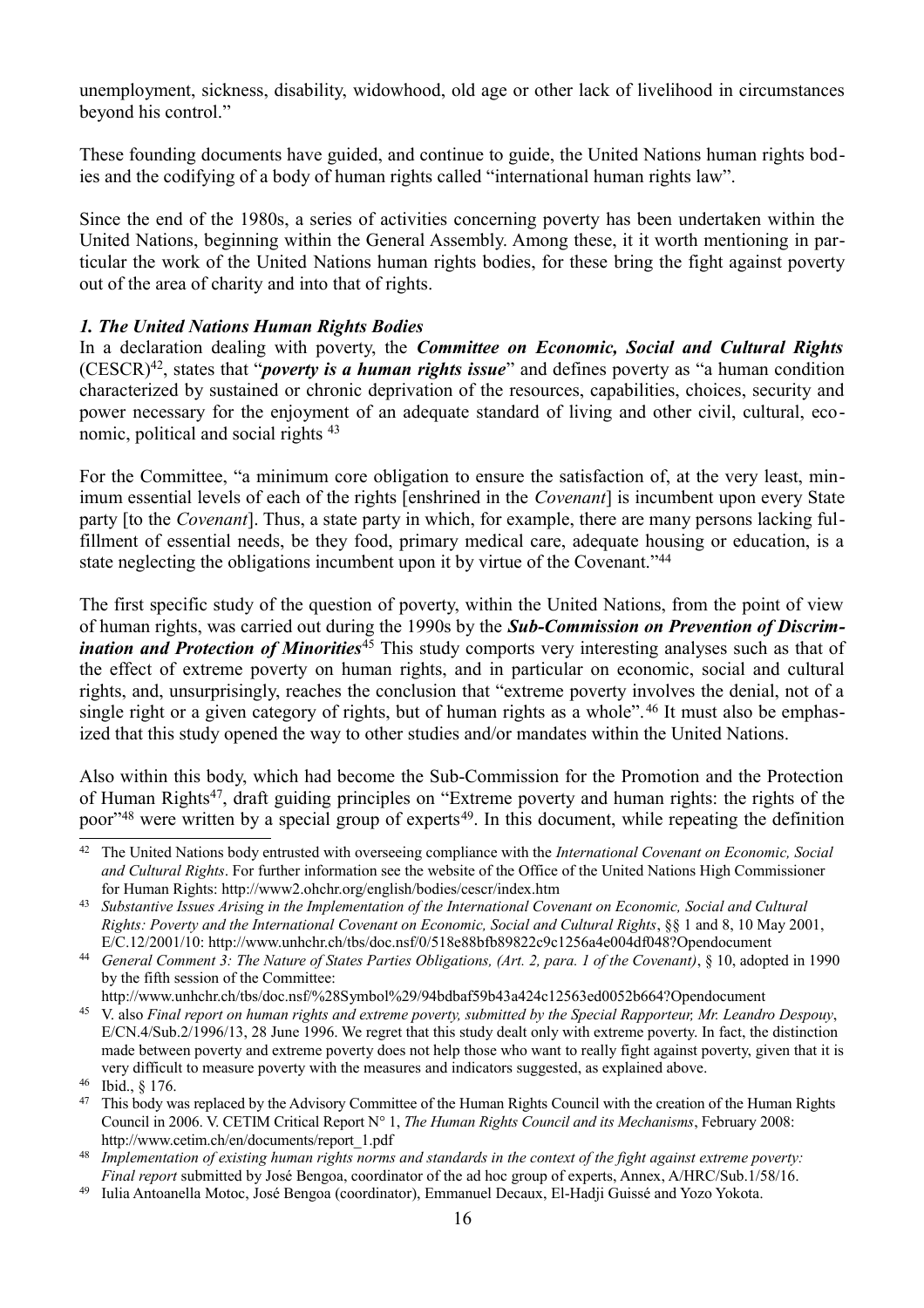of poverty given by the Committee (above), the Sub-Commission experts affirmed that "*extreme* poverty and exclusion from society constitute a violation of human dignity<sup>"[50](#page-16-0)</sup> These principles also highlight the obligations of governments and international cooperation in this area: "States and the international community, as well as all the organs of society at the local, national, regional and international level have an obligation to take effective action to eliminate extreme poverty. … International cooperation must be combined with appropriate action in international trade, market and investment promotion, weapons dealing and labor market regulation to ensure that such cooperation yields results and does not accentuate the cycle of extreme poverty. Cancellation of foreign debt, reduced rates of interest and similar measures should be part of States' international cooperation policies and operations." ( $\S$ § 42 and 43) While these principles are not free from criticism<sup>[51](#page-16-1)</sup>, they bring a human rights perspective to the fight against poverty. From this point of view, this contribution is praiseworthy. Adopted by the Sub-Commission during its  $58<sup>th</sup>$  and last session (August 2006), these principles were submitted to the Human Rights Council for study. At the request of the Council, several seminars and consultations were organized. The final version of the principles was to be adopted during the  $21<sup>st</sup>$  ses-sion of the Council (September 2012).<sup>[52](#page-16-2)</sup>

Since the end of the 1980s, the Commission on Human Rights (now the Human Rights Council)<sup>[53](#page-16-3)</sup> dealt with the question of poverty, or more exactly, extreme poverty, and mandated its subsidiary body to carry out the aforementioned preliminary study. In its many resolutions, the Commission always affirmed that "extreme poverty and exclusion from society constitute a violation of human dignity and that urgent national and international action is therefore required to eliminate them"[54](#page-16-4). In 1998, the Human Rights Commission appointed an independent expert on the question of "human rights and extreme poverty", mandated, inter alia, to "evaluate the relationship between the promotion and protection of human rights and extreme poverty, including through the evaluation of measures taken at the national and international levels to promote the full enjoyment of human rights by persons living in extreme poverty".[55](#page-16-5) This mandate (since renamed *Special Rapporteur on Extreme Poverty and Human Rights*[56](#page-16-6) was regularly renewed by the former Commission then by the Human Rights Council.

The holders of this mandate have studied different aspects of the question and made proposals to combat extreme poverty.[57](#page-16-7) Among the proposals, we might mention, inter alia the following.

> ➢ *The Effect of Cash Transfer Programs (CTPs)[58](#page-16-8)* on the implementation of the human rights of beneficiaries. The Special Rapporteur reckons that "CTPs are not necessarily the most appropriate and effective means of tackling extreme poverty and protecting human rights in all contexts. CTPs should be seen as only one component of social assistance policies. As such, they must be integrated within social protection systems and grounded by solid legal and institutional frameworks framed by human rights standards and principles"<sup>[59](#page-16-9)</sup>.

<span id="page-16-9"></span> $59$  Ibid., Summary,  $\frac{8}{3}$ .

<span id="page-16-0"></span><sup>50</sup> §§ 1 and 2 of the guiding principles in the annex to *Implementation of existing human rights norms and standards,* A/HRC/Sub.1/58/16 (emphasis added).

<span id="page-16-1"></span><sup>51</sup> V. in this regard the written statement of the CETIM, "Is poverty a violation of human rights?", HRC/6/NGO/48, to the 6 th session of the Human Rights Council (2007): http://www.cetim.ch/en/interventions\_details.php?iid=290

<span id="page-16-3"></span><span id="page-16-2"></span><sup>&</sup>lt;sup>52</sup> At the time of the writing of this report, the final version was still not available. Thus, we cannot express any opinion on it.  $\frac{53}{54}$  V. note 47.

<span id="page-16-4"></span><sup>54</sup> V. inter alia, Resolution 1998/25, 17 April 1998, § 1.a, and also Resolution 1999/26, 26 April 1999.

<span id="page-16-5"></span><sup>55</sup> Resolution 1998/25, 17 April 1998, § 6.a, adopted by a vote of 51 in favor and 1 against (the United States).

<span id="page-16-6"></span><sup>&</sup>lt;sup>56</sup> Human Rights Council Resolution 17/13, adopted without a vote, 17 June 2011. To simplify the reading of the text in this report, we use the term Rapporteur Special.

<span id="page-16-7"></span><sup>&</sup>lt;sup>57</sup> Since 2008, this mandate has been held by Magdalena Sepúlveda Carmona. For further information on this mandate and the activities of the Special Rapporteur, consult the website of the Office of the United Nations High Commissioner for Human Rights: http://www.ohchr.org/EN/Issues/Poverty/Pages/SRExtremePovertyIndex.aspx

<span id="page-16-8"></span><sup>58</sup> "CTPs (whether conditional or not) are a component of social assistance policies which aim to establish 'safety net programs' or 'social welfare programs'." *Report of the independent expert on the question of human rights and extreme poverty, Magdalena Sepúlveda Carmona*, A/HRC/11/9, 27 March 2009, 11<sup>th</sup> session of the Human Rights Council, §19.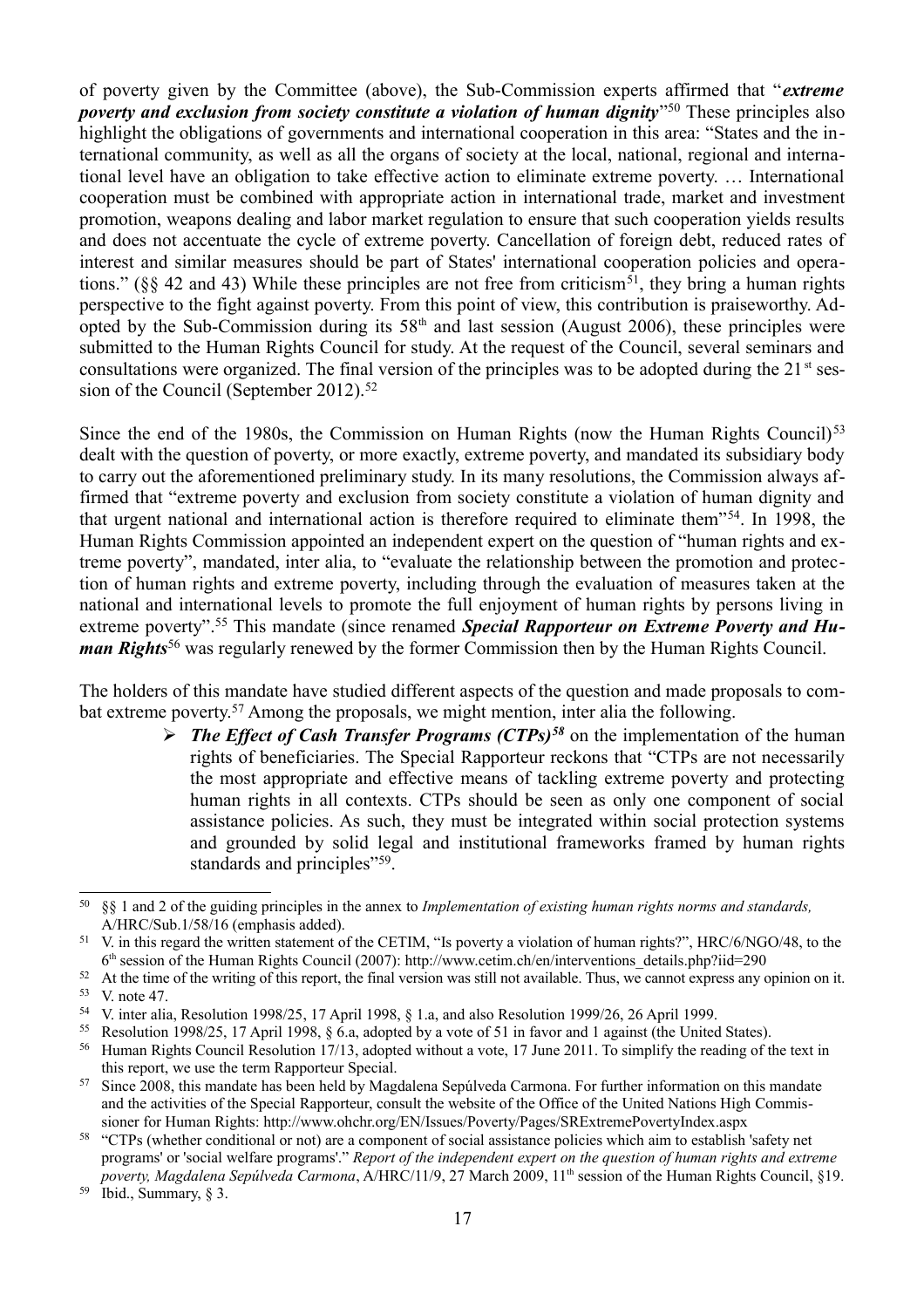- ➢ *The Effect of Social Pensions* (also called non-contributory pensions) on the living conditions of older people. For the Special Rapporteur, "Non-contributory pensions can significantly reduce poverty and vulnerability among old people". In the same report, the independent expert also examines the role of assistance and of international cooperation in the area of social security.[60](#page-17-0)
- ➢ *The Effect of World Economic and Financial Crises on the Poor.* According to the Special Rapporteur, "should these inequalities persevere, the result could be increasing social unrest and conflict". The way out, she suggests, is the establishment of a minimum level of social protection, the promotion employment and decent work, The overhaul of the tax system in favor of the general interest and the implementation of economic, social and cultural rights (the fight against tax evasion, the elimination of tax exemptions that exaggeratedly benefit the wealthy, the regulation of the activities of banking and financial institutions, the creation of a tax on financial transactions...<sup>[61](#page-17-1)</sup>
- ➢ *The Criminalization of the Poor*. In her most recent report, the Special Rapporteur analyzed "several laws, regulations and practices, which have become increasingly common in developed and developing countries, that punish, segregate, control and undermine the autonomy of persons living in poverty". For her, such measures currently represent a serious threat to the enjoyment of human rights by persons living in poverty. The Special Rapporteur is particularly worried by "(a) laws, regulations and practices which unduly restrict the performance of life-sustaining behaviors in public spaces by persons living in poverty; (b) urban planning regulations and measures related to the gentrification and privatization of public spaces that disproportionately impact persons living in poverty; (c) requirements and conditions imposed on access to public services and social benefits which interfere with the autonomy, privacy and family life of persons living in poverty; and (d) excessive and arbitrary use of detention and incarceration that threatens the liberty and personal security of persons living in poverty."<sup>[62](#page-17-2)</sup>

#### *2. The United Nations General Assembly*

Many resolutions of the General Assembly affirm that "extreme poverty and exclusion from society constitute a violation of human dignity<sup>"[63](#page-17-3)</sup>. This affirmation found consensus among all the United Nations member states during the *World Conference on Human Rights* held in Vienna in June 1993. The final declaration of this conference reaffirmed that: "extreme poverty and social exclusion consti-tute a violation of human dignity".<sup>[64](#page-17-4)</sup>

Among the purposes of the United Nations is "higher standards of living, full employment, and conditions of economic and social progress and development" (*Charter*, Article 55.1). Thus, the United Nations has adopted many declarations, charters and resolutions dealing with the questions of development, trade, cooperation, the right to self-determination of peoples etc. Since it is not possible to mention all these documents within the framework of the present report, we shall limit ourselves to a few of them (in chronological order).

The 1969 *United Nations Declaration on Social Progress and Development* affirmed that "social progress and development shall be founded on respect for the dignity and value of the human person and shall ensure the promotion of human rights and social justice, which requires: (a) the immediate and final elimination of all forms of inequality, exploitation of peoples and individuals, colonialism

<span id="page-17-0"></span> $60$  A/HRC/14/31, 31 March 2010, 14<sup>th</sup> session of the Human Rights Council, Summary.

<span id="page-17-1"></span><sup>&</sup>lt;sup>61</sup> A/HRC/17/34, 17 March 2911, 17<sup>th</sup> session of the Human Rights Council,  $\frac{8}{9}$  58.

<span id="page-17-2"></span><sup>&</sup>lt;sup>62</sup> A/66/265, 4 August 2011,  $\S$  1 and Summary, presented to the United Nations General Assembly: http://www.ohchr.org/EN/Issues/Poverty/Pages/AnnualReports.aspx

<span id="page-17-3"></span><sup>63</sup> V. inter alia, General Assembly Resolution A/RES/47/134, 18 December 1992, § 1, and Resolution A/RES/55/106, 4 December 2000.

<span id="page-17-4"></span><sup>64</sup> *Vienna Declaration and Program of Action*, 12 July 1993, § 25: http://www.unhchr.ch/huridocda/huridoca.nsf/%28symbol%29/a.conf.157.23.en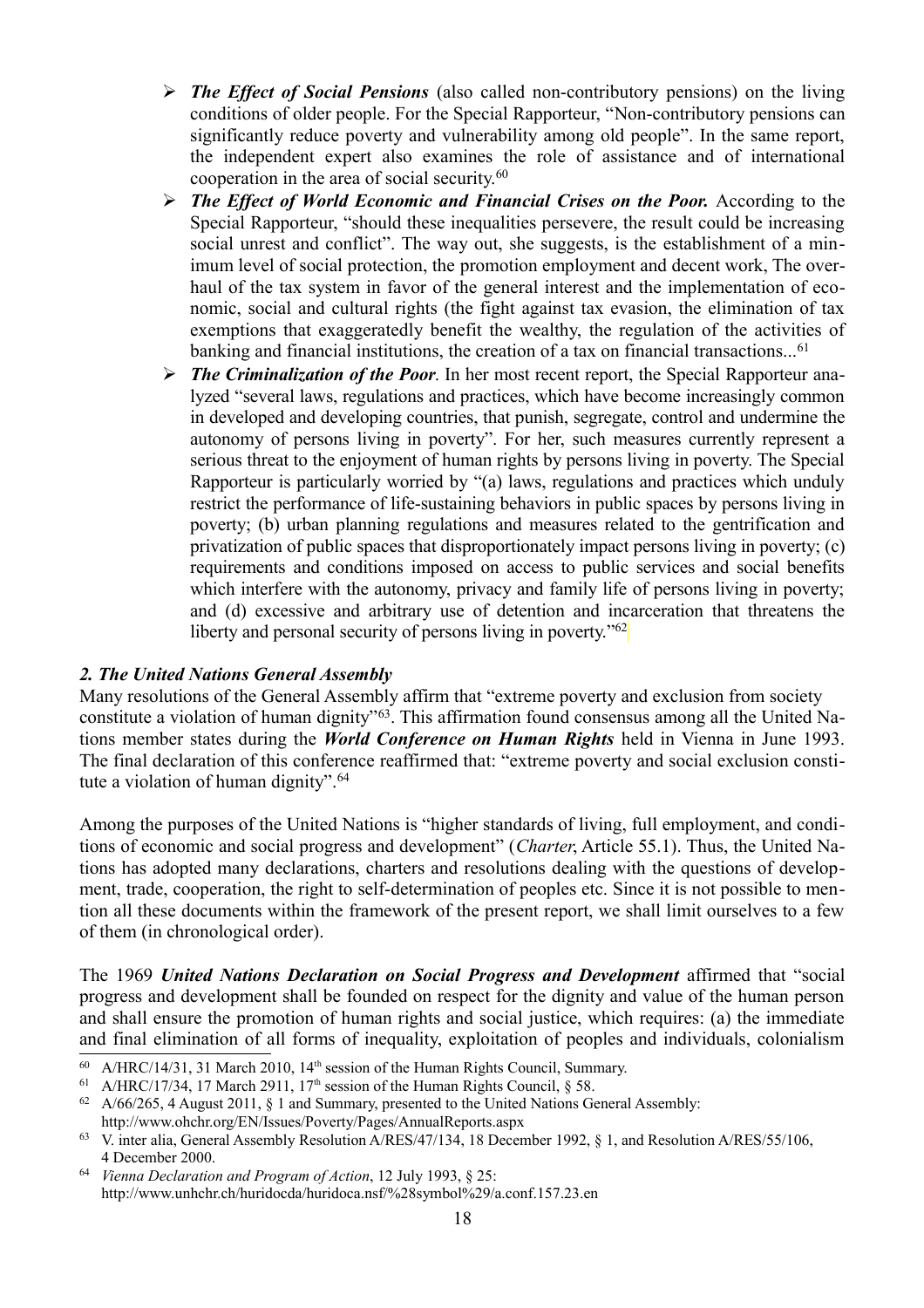and racism, including Nazism and *apartheid* and all other policies and ideologies opposed to the purposes and principles of the United Nations; (b) the recognition and effective implementation of civil and political rights as well as economic, social and cultural rights without any discrimination"<sup>[65](#page-18-0)</sup>.

In the *Declaration on the Establishment of a New International Economic Order,* the United Nations member states solemnly proclaimed their "united determination to work urgently for the establishment of a new international economic order based on equity, sovereign equity, interdependence, common interest and cooperation among all States, irrespective of their economic and social systems which shall correct inequalities and redress existing injustices, make it possible to eliminate the widening gap between the developed and the developing countries and ensure steadily accelerating economic and social development and peace and justice for present and future generations." This new order was to be based on, inter alia, "the broadest cooperation of all the States members of the international community, based on equity, whereby the prevailing disparities in the world may be banished and prosperity secured for all".[66](#page-18-1)

*The Universal Declaration on the Eradication of Hunger and Malnutrition* adopted in 1974 by the World Food Conference stated that "the grave food crisis that is afflicting the peoples of the developing countries where most of the world's hungry and ill-nourished live and where more than two thirds of the world's population produce about one third of the world's food – an imbalance which threatens to increase in the next 10 years – is not only fraught with grave economic and social implications, but also acutely jeopardizes the most fundamental principles and values associated with the right to life and human dignity as enshrined in the Universal Declaration of Human Rights"<sup>[67](#page-18-2)</sup>.

The conference solemnly proclaimed: "Every man, woman and child has the inalienable right to be free from hunger and malnutrition in order to develop fully and maintain their physical and mental faculties. Society today already possesses sufficient resources, organizational ability and technology and hence the competence to achieve this objective. Accordingly, the eradication of hunger is a common objective of all the countries of the international community, especially of the developed countries and others in a position to help"  $(\S 1)$ .

By virtue of the *Charter of Economic Rights and Duties of States*, the United Nations member states committed themselves to "the attainment of wider prosperity among all countries and of higher stand-ards of living for all peoples"<sup>[68](#page-18-3)</sup>.

The *Declaration on the Right to Development* emphasizes that "the human person is the central subject of development and should be the active participant and beneficiary of the right to development" (Article 2,  $\S$ 1)<sup>[69](#page-18-4)</sup>. It also emphasizes the right and the duty of each state to "formulate appropriate" national development policies that aim at the constant improvement of the well-being of the entire population and of all individuals, on the basis of their active, free and meaningful participation in development and in the fair distribution of the benefits resulting therefrom" (Article 2, § 3).

<span id="page-18-3"></span><sup>68</sup> General Assembly Resolution 3281 (XXIX), 12 December 1974, Preamble (a): http://www.un-documents.net/a29r3281.htm

<span id="page-18-0"></span><sup>65</sup> United Nations General Assembly, Resolution 2542 (XXIV), Article 2.

<span id="page-18-1"></span><sup>66</sup> General Assembly Resolution 3201 (S-VI), 1 May 1974, Preamble and § 4.b respectively: http://www.un.org/french/documents/view\_doc.asp?symbol=A/RES/3201%20%28S-VI%29 It should be noted that this Declaration was accompanied by a detailed Program of Action concerning the creation of a new international economic world order. V. General Assembly Resolution 3202 (S-VI): http://www.un.org/ga/search/view\_doc.asp?symbol=a/res/3202%28S-VI%29&referer=http://untreaty.un.org/cod/ avl/ha/ga\_3201/ga\_3201.html&Lang=F

<span id="page-18-2"></span><sup>67</sup> Adopted 16 November 1974 by the World Food Conference, organized by the United Nations pursuant to General Assembly Resolution 3180 (XXIX), 17 December 1973, and which the General Assembly adopted as its own as General Assembly Resolution 3281 (XXIX), 17 December 1974: http://www2.ohchr.org/english/law/malnutrition.htm

<span id="page-18-4"></span><sup>69</sup> Adopted 4 December 1986 by the United Nations General Assembly. V. also in this regard the CETIM booklet *The Right to Development*, 2007: http://www.cetim.ch/en/publications\_ddevelep.php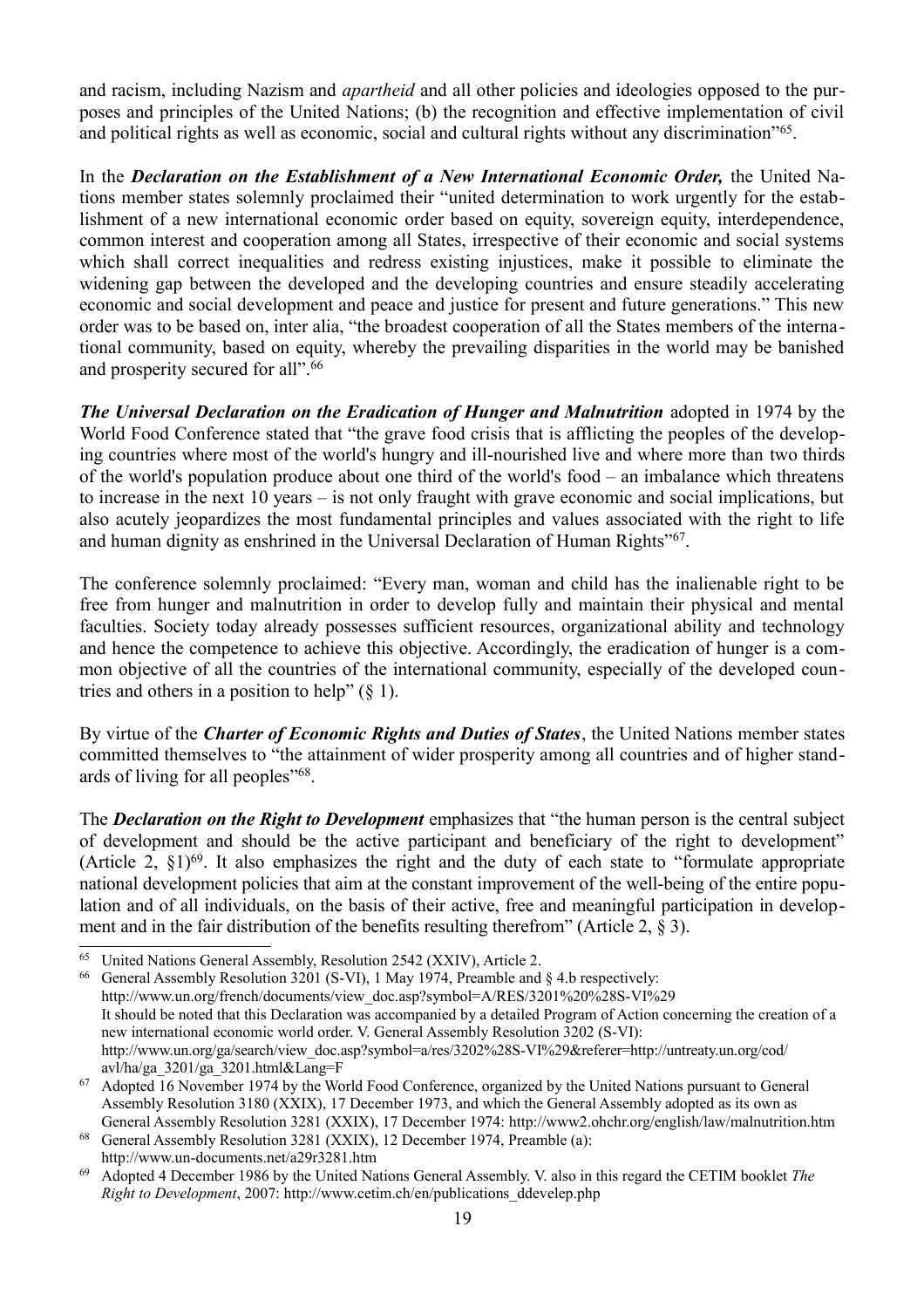Among the declarations adopted by the United Nations General Assembly, that of the *World Summit for Social Development* (Copenhagen, 1995) is of particular importance given that it advocates social development for all without any discrimination and undertakes commitments for the elimination of poverty.

First of all, the *Declaration and Program of Action* of the Summit define poverty as follows: "Poverty has various manifestations, including lack of income and productive resources sufficient to ensure sustainable livelihoods; hunger and malnutrition; ill health; limited or lack of access to education and other basic services; increased morbidity and mortality from illness; homelessness and inadequate housing; unsafe environments; and social discrimination and exclusion. It is also characterized by a lack of participation in decision-making and in civil, social and cultural life."[70](#page-19-0) Then, "poverty, unemployment and social exclusion" are identified as "profound social problems."[71](#page-19-1) For the member states, poverty is intimately related to the absence of control over resources, especially land, education and training, knowledge and information, capital and influential social relations.

By adopting the *Declaration and Program of Action*, the governments committed themselves, inter alia, to:

- $\triangleright$  "the goal of eradicating poverty in the world, through decisive national actions and international cooperation, as an ethical, social, political and economic imperative of humankind";
- ➢ "focus our efforts and policies to address the root causes of poverty and to provide for the basic needs of all. These efforts should include the elimination of hunger and malnutrition; the provision of food security, education, employment and livelihood, primary health-care services including reproductive health care, safe drinking water and sanitation, and adequate shelter; and participation in social and cultural life. Special priority will be given to the needs and rights of women and children, who often bear the greatest burden of poverty, and to the needs of vulnerable and disadvantaged groups and persons";
- $\triangleright$  "ensure that national budgets and policies are oriented, as necessary, to meeting basic needs, reducing inequalities and targeting poverty, as a strategic objective ;
- ➢ guarantee "basic social protection";
- $\triangleright$  "promoting the goal of full employment" and favoring social integration<sup>[72](#page-19-2)</sup>.

Moreover, the General Assembly has adopted four resolutions (1961, 1970, 1980, 1990) regarding, respectively, the first, the second, the third and the fourth development "decade". 1996 was declared the *International Year for the Eradication of Poverty* and was the beginning of the first *United Nations Decade for the Eradication of Poverty*<sup>[73](#page-19-3)</sup>. In December 2007, the General Assembly adopted a resolu-tion on the United Nations' "Second Decade" on the eradication of poverty (2008-2017)<sup>[74](#page-19-4)</sup>.

In 2002, the General Assembly also created a *World Solidarity Fund* for the elimination of poverty. For now, this fund is not operational.<sup>[75](#page-19-5)</sup>

Although these affirmations and commitments constitute, in a sense, a road map for the member states and are still valid, they are not implemented. In fact, the General Assembly has not managed to break through the wall of neo-liberal policies. The problem is that the current powerful member states are longstanding supporters of these policies and impose them upon the entire world through, in

<span id="page-19-0"></span><sup>70</sup> A/CONF.166/9 (Chapter II, § 19), 19 April 1995: http://www.un.org/documents/ga/conf166/aconf166-9.htm

<span id="page-19-1"></span><sup>71</sup> Ibid., Annex I,  $\S$  2.

<span id="page-19-2"></span><sup>&</sup>lt;sup>72</sup> Ibid., Commitments n° 2, n° 3, n° 4, respectively.

<span id="page-19-3"></span><sup>73</sup> General Assembly Resolution A/RES/50/107, 26 January 1996.

<span id="page-19-4"></span><sup>74</sup> General Assembly Resolution A/RES/62/205, 10 March 2008.

<span id="page-19-5"></span><sup>75</sup> General Assembly Resolution A/RES/56/207, 26 February 2002.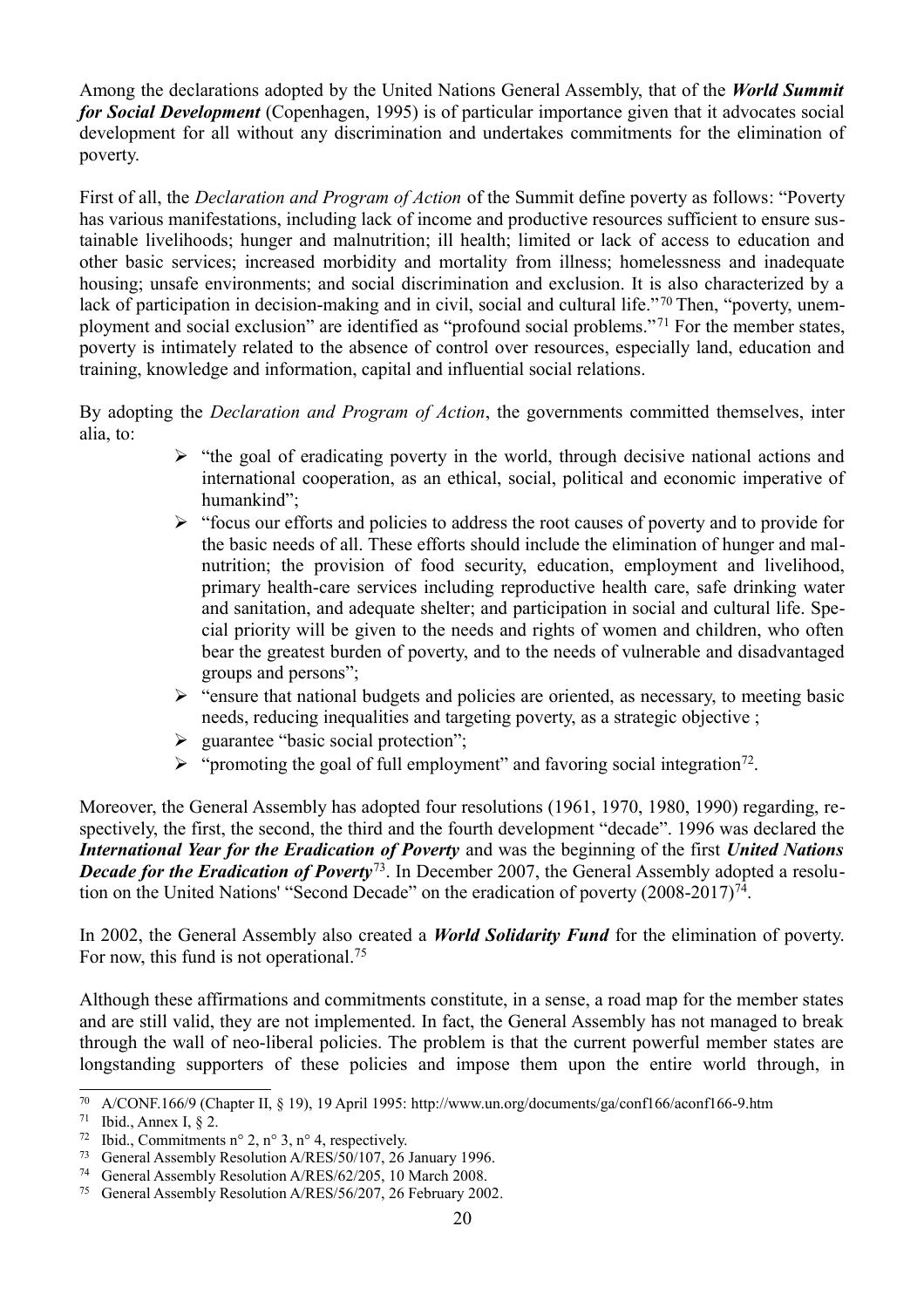particular, the international financial institutions (the Bretton Woods institutions), which they dominate. This is why for some fifteen years now, one sees the influence of neo-liberal ideology in texts adopted during the world summit meetings organized by the General Assembly. The Millennium Development Goals, which are supposed to "reduce poverty", are among these texts and constitute not only a regression relative to the aforementioned commitments but also a dilatory maneuver to avoid implementing them (v. Chapter V.B).

## **V. THE BREAK WITH NEO-LIBERALISM AND ITS REPERCUSSIONS WITHIN THE UNITED NATIONS**

In the preceding pages, we have analyzed the inconsistency and incoherence of the World Bank in "its fight" against poverty, given that the economic policies and development promoted by this institution cause an increase in poverty. In this chapter, it is worth looking at the ideology that sustains the World Bank and its influence within the United Nations.

#### **A. Debt, Structural Adjustment Programs, the World Bank and Its Claim to Fight Poverty**

*Neo-liberalism* is characterized by: a limit on the role of the state in economic, social and legal matters; the opening of new areas of activity to free-market principles; a vision of the individual as "an entrepreneur" or "human capital" that this individual will manage to develop and bring to fruition if she/he knows how to adapt, innovate... Neo-liberalism – its advocates present it as being the object of a consensus and as being without any alternative. Its consequences must be perceived as inevitable phenomena that must be accepted. Ideas opposed to neo-liberalism are denounced as archaic.<sup>[76](#page-20-0)</sup>

Neo-liberal policies have been implemented since Margaret Thatcher acceded to power in the United Kingdom and Ronald Reagan in the United States at the beginning of the 1980s and have been progressively imposed on the countries of the world through the conditions (structural adjustment programs) set by the World Bank and the International Monetary Fund (IMF).

*Structural Adjustment Programs (SAPs)* are intimately linked to the question of debt.<sup>[77](#page-20-1)</sup>, for they were conceived and imposed by the IMF/World Bank duo upon the countries of the Third World, officially "as a response to imbalances in the economy, particularly deficits in a country's balance of payments"<sup>[78](#page-20-2)</sup>, following the debt repayment crisis at the beginning of the 1980s.<sup>[79](#page-20-3)</sup>.

Such is the philosophy introduced from the 1990s by the World Bank in order to carry on the "fight against poverty". It in no way meant giving a "human face" to the Washington Consensus, rather it reinforced the principles of this consensus through a policy billed as "social" but oriented to dismantling existing social protections and public services.<sup>[80](#page-20-4)</sup>.

Mandated with lifting the poor out of poverty, the World Bank imposed upon countries policies that aggravated their situation. It forbade any form of subsidies, supports to small holder agriculture, aid for housing, minimum wages etc. The rules were to be decided by "the market", the state's role being to help the market work better. This state must implement a "stable" macro-economic policy and the

<span id="page-20-0"></span><sup>76</sup> V. http://en.wikipedia.org/wiki/Neoliberalism

<span id="page-20-1"></span><sup>77</sup> For further information on debt, see also the CETIM booklet *Debt and Human Rights*, 2007: http://www.cetim.ch/en/publications\_dette.php and *Let's Launch an Enquiry into the Debt*, published jointly by the CETIM and the CADTIM, 2006: http://www.cetim.ch/en/publications\_ouvrages/140/let-s-launch-an-enquiry-into-thedebt-a-manual-on-how-to-organise-audits-on-third-world-debts

<span id="page-20-2"></span><sup>&</sup>lt;sup>78</sup> Report of the Secretary General, E/CN.4/Sub.2/1995/10, 4 July 1995, § 11, submitted to the 47<sup>th</sup> session of the Sub-Commission on the Prevention of Discrimination and the Protection of Minorities: http://www.unhchr.ch/Huridocda/Huridoca.nsf/%28Symbol%29/E.CN.4.Sub.2.1995.10.En?Opendocument

<span id="page-20-3"></span><sup>79</sup> As in Greece, Portugal and Ireland, policies similar to SAPs are now being imposed on countries of the North by the "Troika" (European Commission, IMF and the European Central Bank).

<span id="page-20-4"></span><sup>80</sup> For a detailed analysis v. Mestrum, F., *op. cit.*, Chapter 5.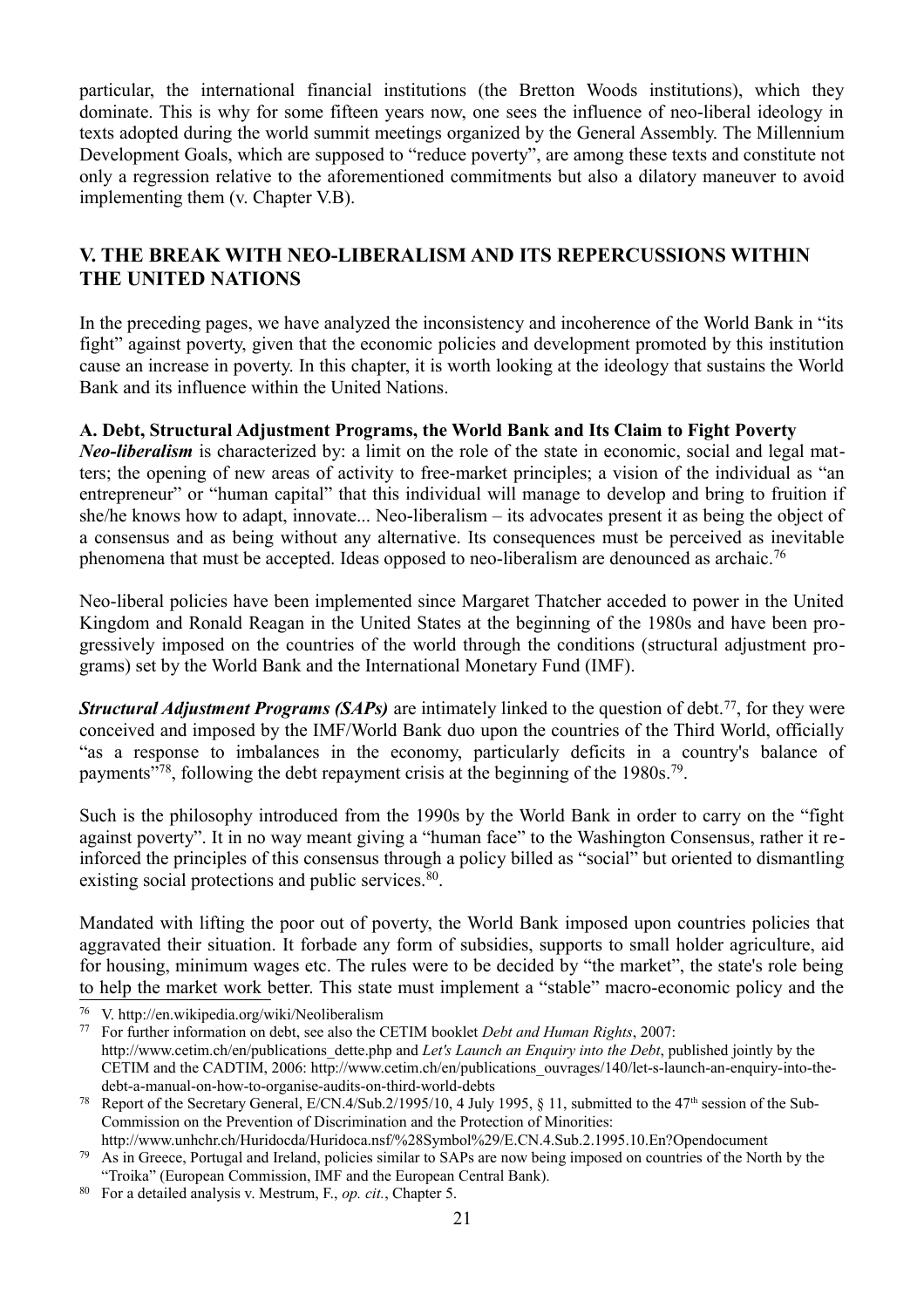rule of law; it must fight inflation and foster competition; it must eliminate customs tariffs as well as barriers to the free movement of capital; it must privatize social services and accept that the cost of those services be paid by "users"; it must deregulate the labor market.

The discourse developed by the World Bank between 1990 and 1995 served to put into place this "knowledge", this new "truth" about poverty and about the possibilities of reducing it. Social policies strictly speaking are not dealt with in this "order of discourse". At the most, there is some reference to education and health policies. It is to be emphasized once more that the Washington Consensus policies did not in any way change.

The fight against poverty is presented as being in the common interest, whereas social protection is a matter of individual interests. This approach by the World Bank to the fight against poverty puts an end to modernization and social progress, which were at the heart of development thinking in the postwar (second World War) period.

In 1999, the IMF accepted this priority of poverty reduction and replaced its Enhanced Structural Adjustment Facility (ESAF) with a Poverty Reduction and Growth Facility (PRGF). This allowed for a better division of tasks between the two Bretton Woods institutions, the IMF taking care of macroeconomic stability policies, the World Bank taking care of structural policies. Together, they were to require poor countries to set up a poverty reduction strategy paper (PRSP) that had to be drafted with the participation of the "stakeholders". This document had then to be approved by the Joint Staff of the two institutions and, if agreed, would result in a restructuring, a reduction, indeed a cancellation of the foreign debt and financing at a reduced rate of interest.

Of course, the agreement of the two institutions made impossible any policy that might not respect neo-liberal ideology. The participation exercise was given short shrift. As social movements were excluded from the exercise, they began to draft their own documents. A report of the Independent Evaluation Office of the IMF, confirmed the deficiencies of the program: the Poverty Reduction and Growth Facility should have been more than a change of label, but the IMF continued business as usual. The report denounced the fact that most of the aid provided could not be used but served mainly for debt repayment and for building up reserves .[81](#page-21-0)

The 1999 judgment on structural adjustment programs of Fantu Cheru, an independent expert of the former Commission on Human Rights, is irrefutable and retains all its pertinence today. For him, structural adjustment, which made possible the neo-liberal revolution, "goes beyond the simple imposition of a set of macroeconomic policies at the domestic level. It represents a political project, a conscious strategy of social transformation at the global level, primarily to make the world safe for transnational corporations. In short, structural adjustment programs (SAPs) serve as 'a transmissionbelt' to facilitate the process of globalization, through liberalization, deregulation,

and reducing the role of the State in national development."[82](#page-21-1) It goes without saying that this analysis is valid not only for the countries of the South but also now for the countries of the North, especially those within the European Union.

#### **A. Millennium Development Goals: A Story of a Failure Foretold**

It is in this context that the adoption of the Millennium Development Goals must be analyzed. This also explains why the aforementioned 1995 World Summit for Social Development had no durable results. One year later, in 1996, the OECD published its "international development objectives"[83](#page-21-2) which, in 2000, became the Millennium Development Goals (MDGs): reduce extreme poverty and

<span id="page-21-0"></span><sup>81</sup> IMF, *The IMF and Aid to Subsaharan Africa,* Independent Evaluation Office, Washington, 2007 MF,.

<span id="page-21-1"></span><sup>82</sup> *Effects of structural adjustment policies on the full enjoyment of human rights, Report by the Independent Expert, Mr. Fantu Cheru*, to the 55<sup>th</sup> session of the Commission on Human Rights, E/CN.4/1999/50, 24 February 1999, § 31.

<span id="page-21-2"></span><sup>83</sup> OCDE, *Development Co-operation Report, 1996,* OECD, Paris, 1996.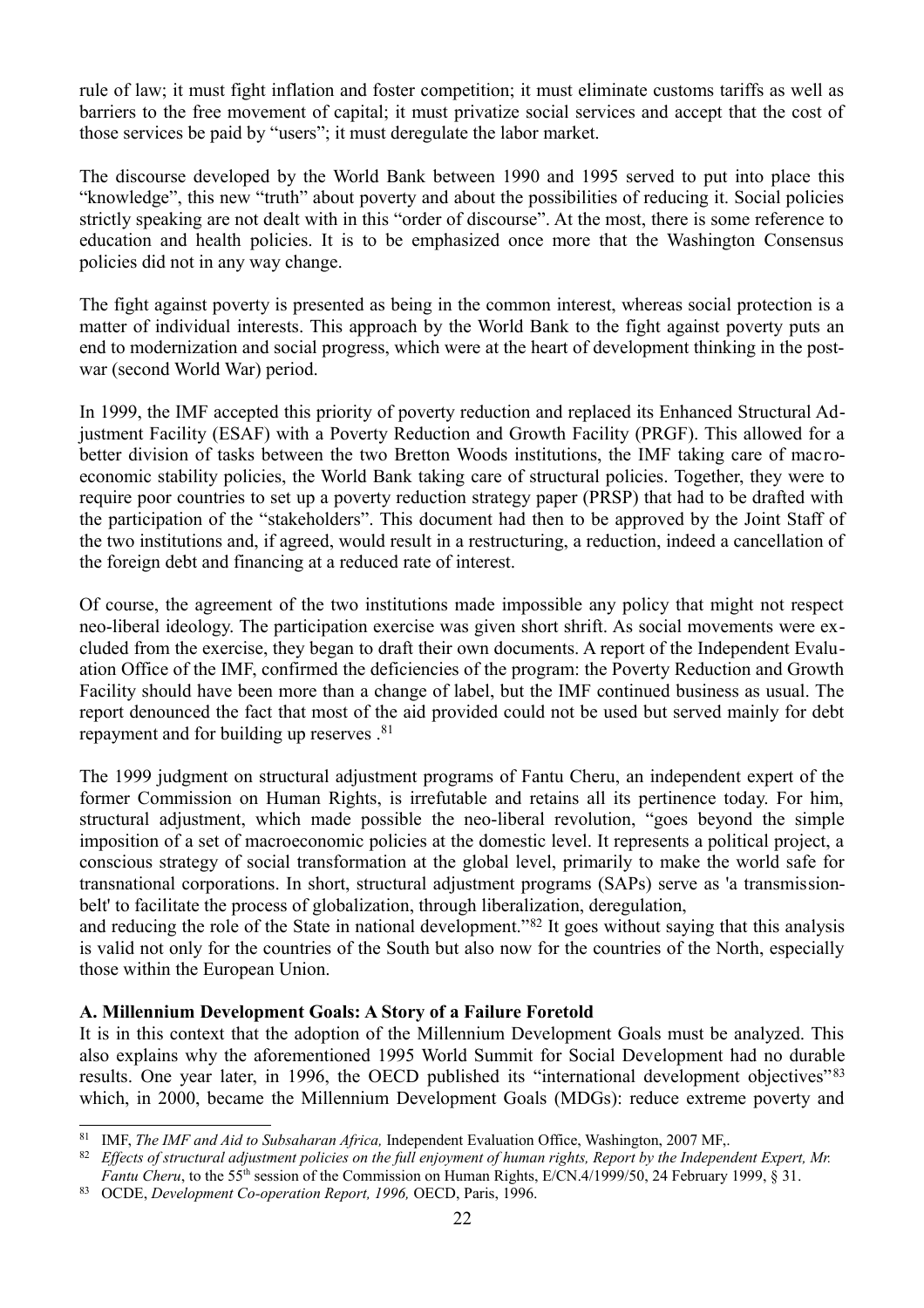hunger by half; provide primary education for all; promote gender equality and empower women; reduce infant mortality; improve maternal health; combat HIV/AIDS, malaria and other illnesses; ensure environmental stability; set up a global partnership for development.

These grand goals are accompanied by 21 "targets" and 60 indicators. They attracted much attention in the rich countries and mobilized major groups among the young for cooperation and development. However, they deserve serious criticism, which is beginning to be heard only today, at a time when it is becoming clear to everybody that they will not be met by 2015.

First, there is a series of elements that has considerably lowered the level of ambition : the reference year of 1990 for the statistics on poverty instead of 2000, the "percentage" of poor and not the number of poor, for example.[84](#page-22-0)

Second, the MDGs totally ignore the structural causes of poverty. If overall aid to development were devoted to the MDGs, poverty could nonetheless continue to increase. The world context in which poverty is emerging is also totally ignored.

Third, the MDGs were imposed top down, in spite of all the speeches about ownership by the poor countries of their future. These countries had no choice. This is why they must acquire as soon as possible political autonomy and to define for themselves their development priorities, as the UNCTAD advises them to do.

Fourth, the poverty reduction as imposed by the Bretton Woods institutions continues to push for privatization and deregulation. These policies cannot produce an infinite growth much less reduce poverty. After twenty years of structural adjustments (see above), their economic and social outcomes are negative.[85](#page-22-1)

Fifth, the poor countries, it is said, are lacking "good governance". This is quite true, and it is inevitable after more than twenty years of policies that weaken the state structure and reduce its resources. However, can one speak of good governance without denouncing generalized bad governance, in particular that of the G8, of the IMF, of the World Bank and, generally, of the rich dominant countries?

Sixth, these MDGs will not be reached owing to lack of resources. According to Jeffrey Sachs, the director of the United Nations Millennium Program, the rich countries should be spending between 0.45% and 0.54% of their PIB on aid to development. In spite of the 0.7% objective set by the United Nations 30 years ago, aid is once again shrinking.

Seventh, it is striking to note how precise all the figures for all the MDGs are – except for Goal 8, which refers to the commitments of the rich countries.

Eighth, it is obvious now that these goals have nothing to do with development, neither economically nor socially. They are far from being ambitious and testify to the constant lowering of the ambitions of the rich countries.

Ninth, in spite of the human rights objectives in the Millennium Declaration from which these goals have come, human rights have not been incorporated into the world program. The MDGs do not include any reference to work, either, the reference to "decent work" having been added only in 2005.

<span id="page-22-0"></span><sup>84</sup> Pogge, T., *The First UN Millennium Development Goal : a Cause for Celebration?,* 2003: www.etikk.no/globaljustice

<span id="page-22-1"></span><sup>85</sup> Weisbrot, M. et al., *The Scoreboard on Development: 25 years of diminished progress*, Washington, Center for Economic and Policy Research, September 2005.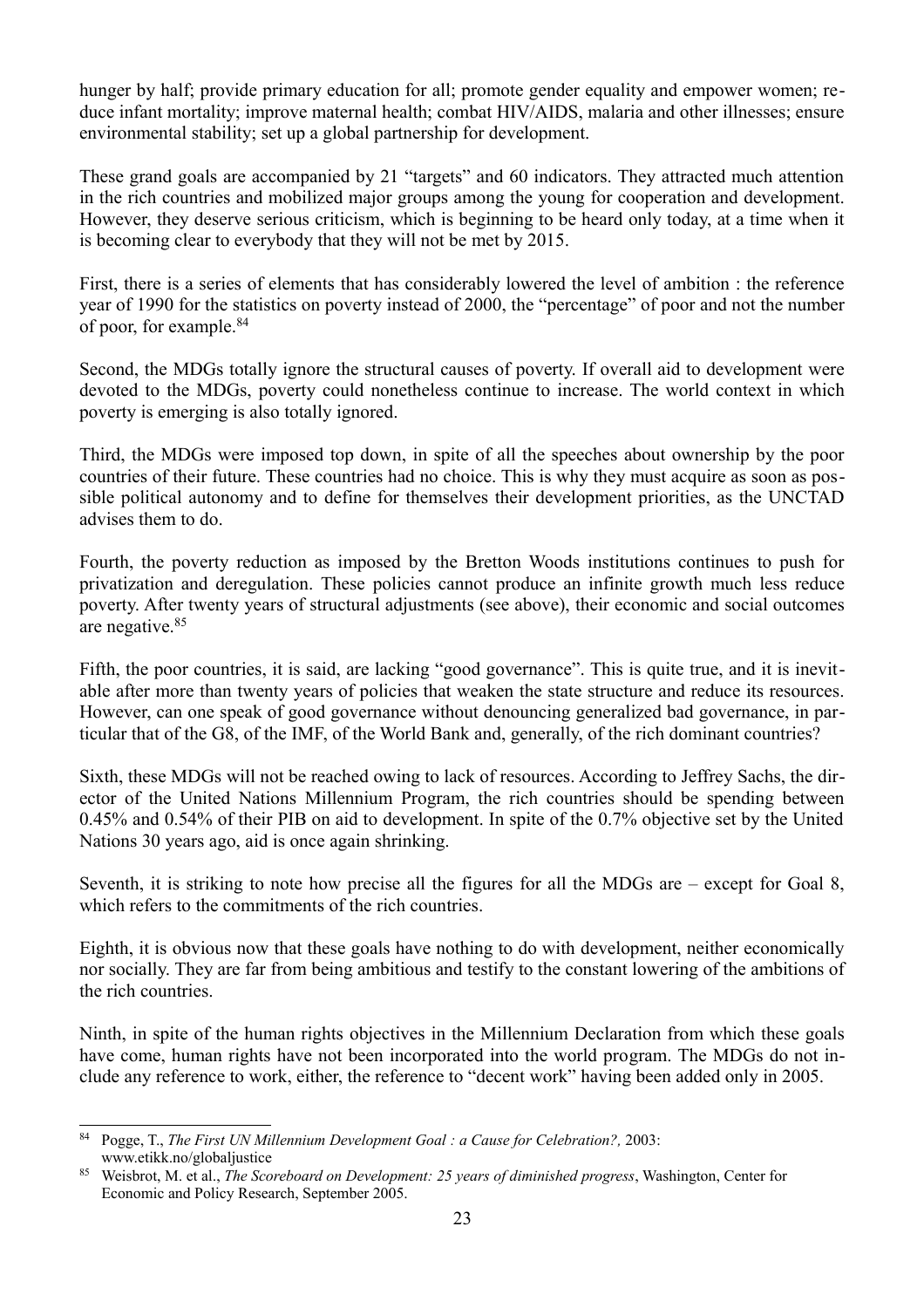Tenth and last, from the ethical point of view, it is difficult to understand that one is satisfied with reducing by half extreme poverty, a poverty that kills. In a world that is immensely rich, should we wait 25 years to save people from hunger and destitution?

## **CONCLUSION**

One must face the facts: such as it is conceived now, poverty reduction policies cannot succeed, and this in spite of the well-intentioned efforts of thousands of social workers and volunteers.

How can one claim to fight poverty if, at the same time, one is carrying out policies that create poverty? By privatizing public services and charging those who use them, by laying off workers and reducing unemployment compensation, by maintaining social assistance below the poverty level, by privatizing pensions... one can only increase the number of poor. By the same token, in the Third World, by selling huge tracts of land and chasing small-holders from their lands, by leaving the way open to huge transnational corporations that are not obliged to respect any social, environmental, fiscal, human rights policies, by underpaying the workers, one can only make poverty permanent.

But, perhaps, the purpose of these strategies is it not to eliminate poverty? Perhaps, one might be satisfied just to avoid conflicts, to maintain a certain social cohesion and to help the poor to better formulate their social demands? In that case, the poor are certainly helped and will be better able to evaluate their situation themselves and to present their demands; as for their poverty, it will not be diminished for all that.

The only real solution to poverty is to *end the process of impoverishment*. That means setting up an economic and social system subject to democratic control, which will correct the inequalities and rectify the injustices, an economic system respectful of decent work standards, of the environment, and of human rights. That will also mean creating a system of social protection<sup>[86](#page-23-0)</sup> and public services. The "pursuit of growth" is a dead-end.

That means above all that poverty must be viewed not as a problem of the poor but as a problem of society overall. If one wants to fight effectively against poverty, the crying inequalities of our society must be fought. In 1992, the 20% richest persons in the world had 82.7% of the overall income. Today, 1% of them controls 50% of the world's wealth. In 20 years, there has been a concentration of wealth (and power) in the hands of a tiny minority. It is one more proof – if any more were needed – that poverty cannot be eliminated without an equitable sharing of wealth, without a fair tax system, without *income redistribution*. The fight against poverty and against inequality is not possible through charity.[87](#page-23-1) It will never succeed without radical changes: it is the current system that produces ever greater inequality.

<span id="page-23-0"></span>Today, faced with the failure of the various anti-poverty programs, the United Nations is beginning to talk once again about universal social protection and even about a transformative social protection: UNDESA, *Re-thinking Poverty:* http://www.un.org/esa/socdev/rwss/docs/2010/fullreport.pdf; UNRISD, *Combating Poverty and Inequality*: http://www.unrisd.org/unrisd/website/document.nsf/(httpAuxPages/92B1D5057F43149CC125779600434441? OpenDocument&panel=additional; The ILO, for its part, adopted in June 2012 a recommendation on "a social protection floor" related to its campaign for universal social security coverage, cf. ILO, International Labor Conference, 101st Session 2012, Report IV (2B), *Social protection floors for social justice and a fair globalization*: http://www.ilo.org/wcmsp5/groups/public/---ed\_norm/---relconf/documents/meetingdocument/wcms\_174637.pdf

<span id="page-23-1"></span><sup>&</sup>lt;sup>87</sup> The rich love philanthropy and spend ever more on it. The 50 biggest donors in the United States spent some US\$ 10.4 billion last year. The great foundations such as Bill and Melinda Gates, Bono, Rockefeller and Ford, give away more than many national governments. Philanthropy concerns only a tiny part of their income and puts them under no obligations. They can give what – and to whomever – they want, and there is no control over their priorities nor over their choices. On the other hand, the powerful of the world (whether legal or physical persons) have recourse to all sorts of maneuvers to avoid paying taxes, to avoid observing regulations protective of safety in the work place, of the environment and of human rights.